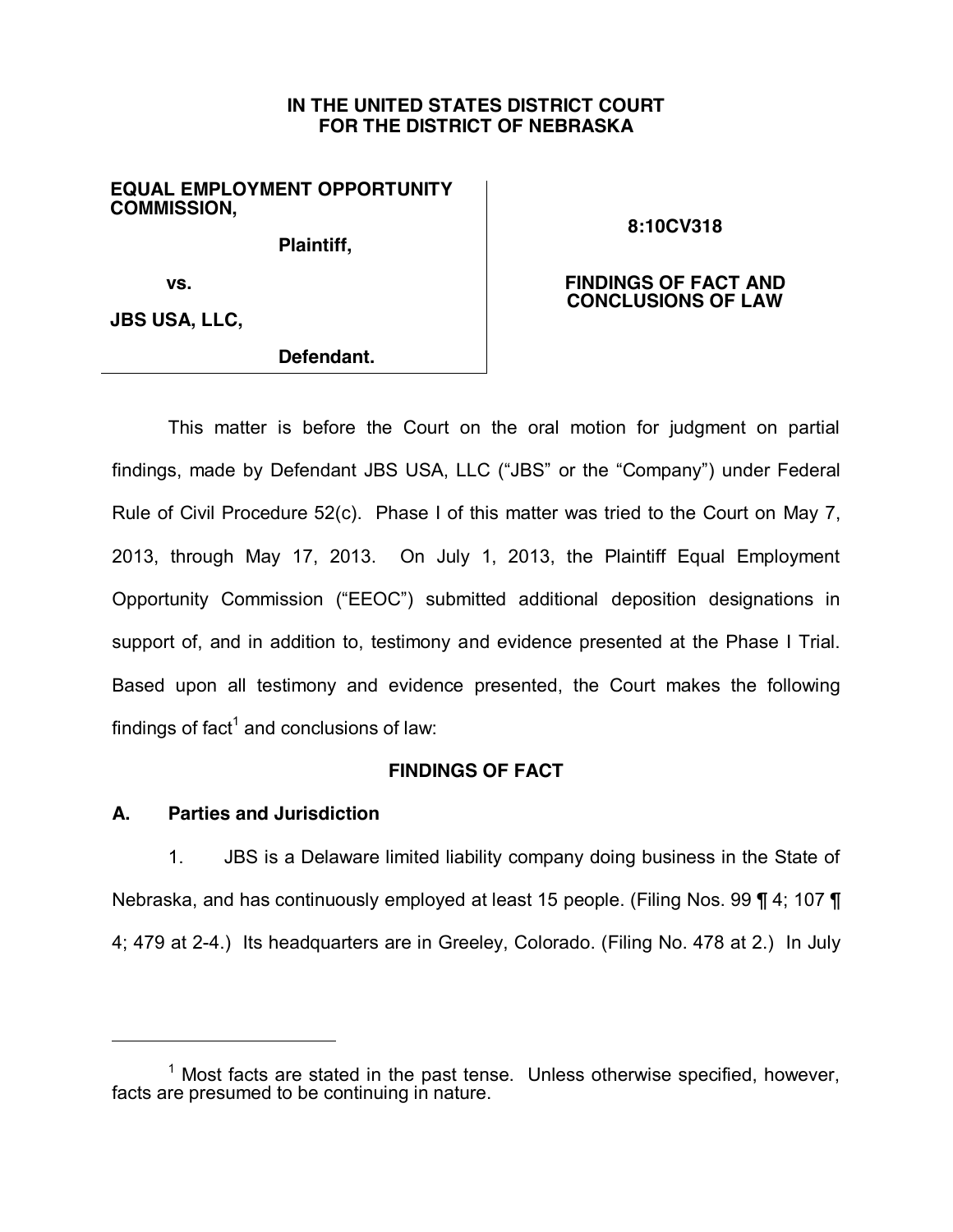2007, JBS acquired Swift & Company ("Swift"), including a beef plant located in Grand Island, Nebraska. (Filing No. 478, p. 2; Tr. 39:20-40:2 (Schult)<sup>2</sup>.)

2. In December 2006, U.S. Immigration and Customs Enforcement ("ICE") raided several beef plants operated by Swift, including plants in Cactus, Texas; Worthington, Texas; Grand Island, Nebraska; and Greeley, Colorado. The Grand Island plant lost approximately 350-450 employees of Hispanic descent. (Tr. 67:25-68:13 (Schult).) As a result of the raids, Somali refugees were recruited to work at the Grand Island plant. There was no specific corporate initiative to determine the religious or cultural practices of the refugees, and any such efforts were left to managers of the individual locations. (Tr. 70:12-18, 71:9-72:4 (Schult).) Somali refugees began employment at the Grand Island plant at the beginning of 2007. At some point in 2007, about 200 Somalis out of a total of 2800 employees worked at the Grand Island plant. (Tr. 72:5-73:1 (Schult).)

3. In July 2007, JBS took over operation of a number of meat processing plants, including the beef plant located in Grand Island (the "Plant"). Other facilities included beef plants located in Greeley, Colorado, Hyrum, Utah, and Cactus, Texas; three pork plants located in Worthington, Minnesota, Marshalltown, Iowa, and Louisville, Kentucky; a small processing plant located in Santa Fe Springs, California; and a lamb processing plant located in Greeley, Colorado. (Tr. 43:4-14 (Schult).)

 $\overline{a}$ 

 $2$  The consecutively paginated Transcript of Proceedings encompasses volumes I through VII and is cited in these Findings of Fact and Conclusions of Law as "Tr." followed by the page and line number. A parenthetical may be included to reference the last name of the witness whose testimony is cited.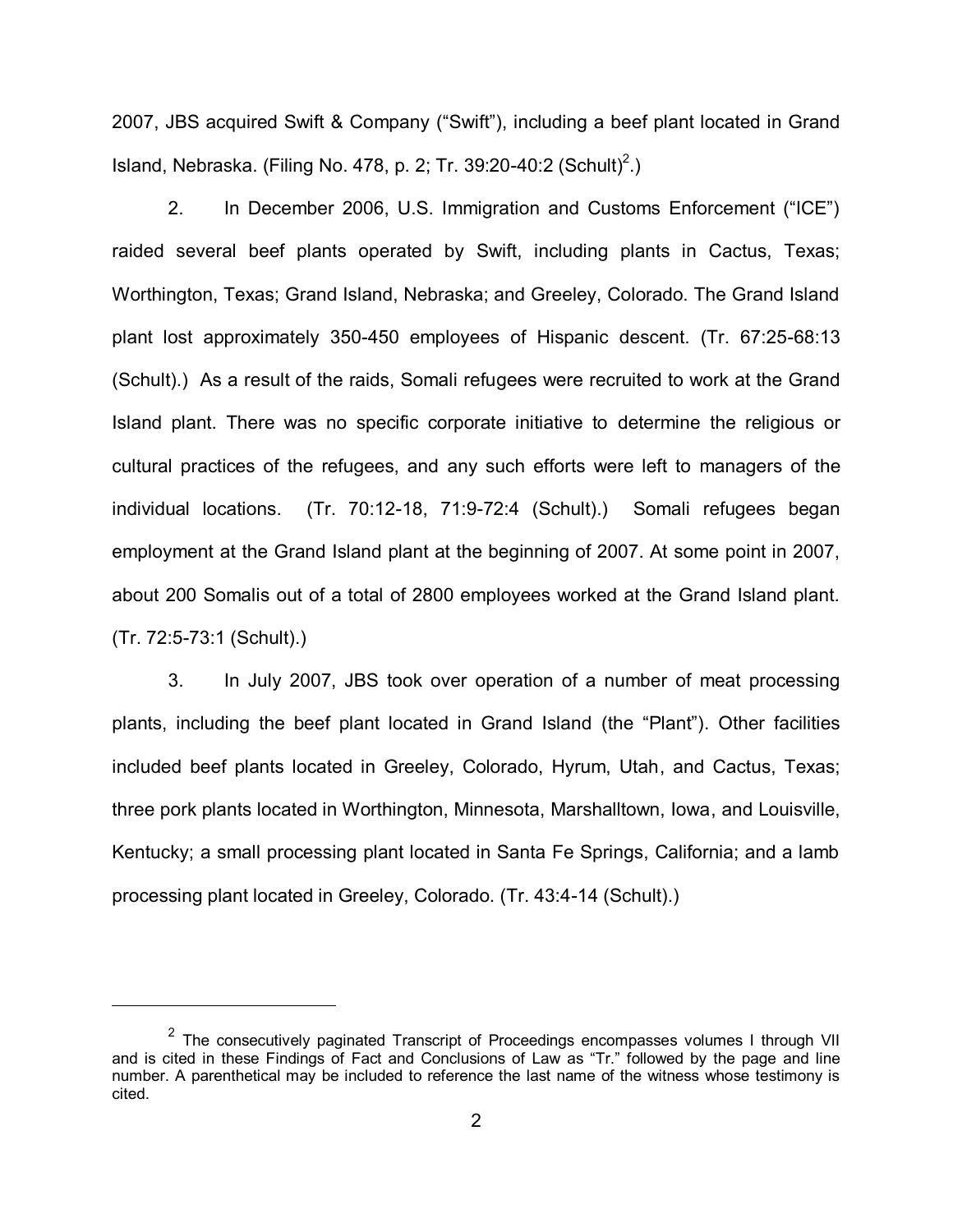4. The EEOC is the agency of the United States charged with the administration, interpretation and enforcement of Title VII, 42 U.S.C. § 2000e-6, as amended. (Filing Nos. 99 ¶ 3; 107 ¶ 3; 479 at 2-4.)

5. The parties invoked the jurisdiction of this Court pursuant to 28 U.S.C. §§ 451, 1331, 1337, 1343 and 1345. (Filing Nos. 99 ¶ 1; 107 ¶ 1; 479 at 2-4.) This Court has jurisdiction over Phase I of these proceedings under Section 707 of Title VII. (Filing Nos. 296, 338; 479 at 2-4.)

#### **B. JBS Corporate Policies and Training**

6. JBS's corporate office set broad policy for its plants, but local issues and policies were left to each plant. JBS's corporate Human Resources ("HR") department was involved with compliance issues regarding discrimination, harassment, and retaliation, as well as HR issues, retention, absenteeism, and policies. (Tr. 40:20-23, 45:8-12 (Schult).) Each plant had a human resources manager who reported to the plant general manager, and to the corporate HR generalist. (Tr. 41:11-22 (Schult).) During the relevant time period, Mary Chmelka was the HR manager of the Plant, reporting to the Plant's general manager, Dennis Sydow. Doug Schult was the head of labor relations for the JBS corporate office. (Tr. 44:5-9, 46:3-11 (Schult); 427:21-428:1 (Chmelka).)

7. The JBS corporate office developed EEO compliance training for its plants, and reviewed and approved the plants' employee handbooks. (Tr. 57:25-58:24 (Schult).) JBS also provided EEO and anti-discrimination training to all employees upon hire and on an annual basis thereafter. This training was known for a period of time as "Best Work Environment" training and included information on prohibited discrimination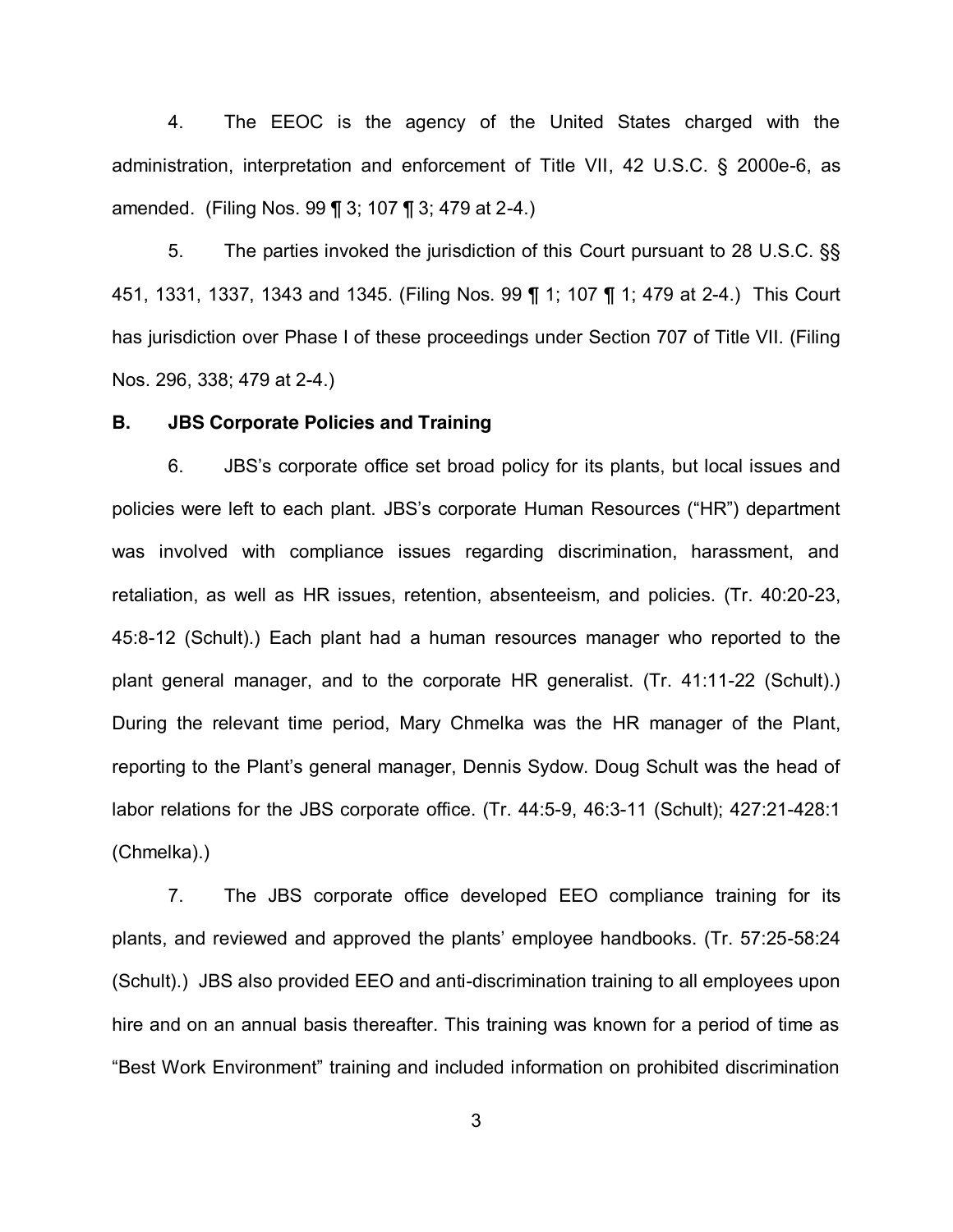and avenues to report and address complaints. Training provided to managers and supervisors also included training on JBS's obligations to accommodate employees; how to identify requests for accommodation; and how to request help from HR in handling such requests. (Tr. 60:1-61:16, 64:21-65:14, 66:6-15 (Schult); 219:23-220:7 (Helzer); 428:19-24 (Chmelka); 545:22-24, 564:5-7 (Prado); 789:21-790:23, 825:8- 826:3 (Ibrahim); 887:24-889:1 (Omar Mohamed); 1018:16-1019:2 (Naima Mohamed); Ex. 344; Ex. 350; Ex. 354.<sup>3</sup>)

### **C. Labor Union and Collective Bargaining Agreement**

8. The United Food and Commercial Worker ("UFCW"), Local 22, was the exclusive bargaining agent for production and maintenance workers at the Grand Island plant and could make requests to accommodate employees' religious practices. (Filing No. 479, pp. 2-4.) Local 293 (the "Union"), which represented production workers at the Grand Island plant, was created by the merger of Local 22 and Local 291. Local 22 represented plant workers in 2007 and 2008. (Tr. 580:15-581:2 (Mostek).) JBS and the Union jointly arranged for interpreters for employees who did not speak or understand English. (Trial Tr. 477:13-478:8, 518:21-519:7 (Chmelka); 585:17-586:2 (Mostek); 788:19-789:1, 822:25-823:8 (Ibrahim); 887:24-888:4 (Omar Mohamed); 1018:6-15 (Naima Mohamed).)

9. The terms and conditions of employment for production and maintenance workers at the Plant were contained in a collective bargaining agreement ("CBA"), negotiated between JBS and the Union. (Tr. 165:4-9 (Schult); Ex. 4). Any negotiated

 $\overline{a}$ 

 $3$  The abbreviation "Ex." Refers to Trial Exhibits with the corresponding exhibit number.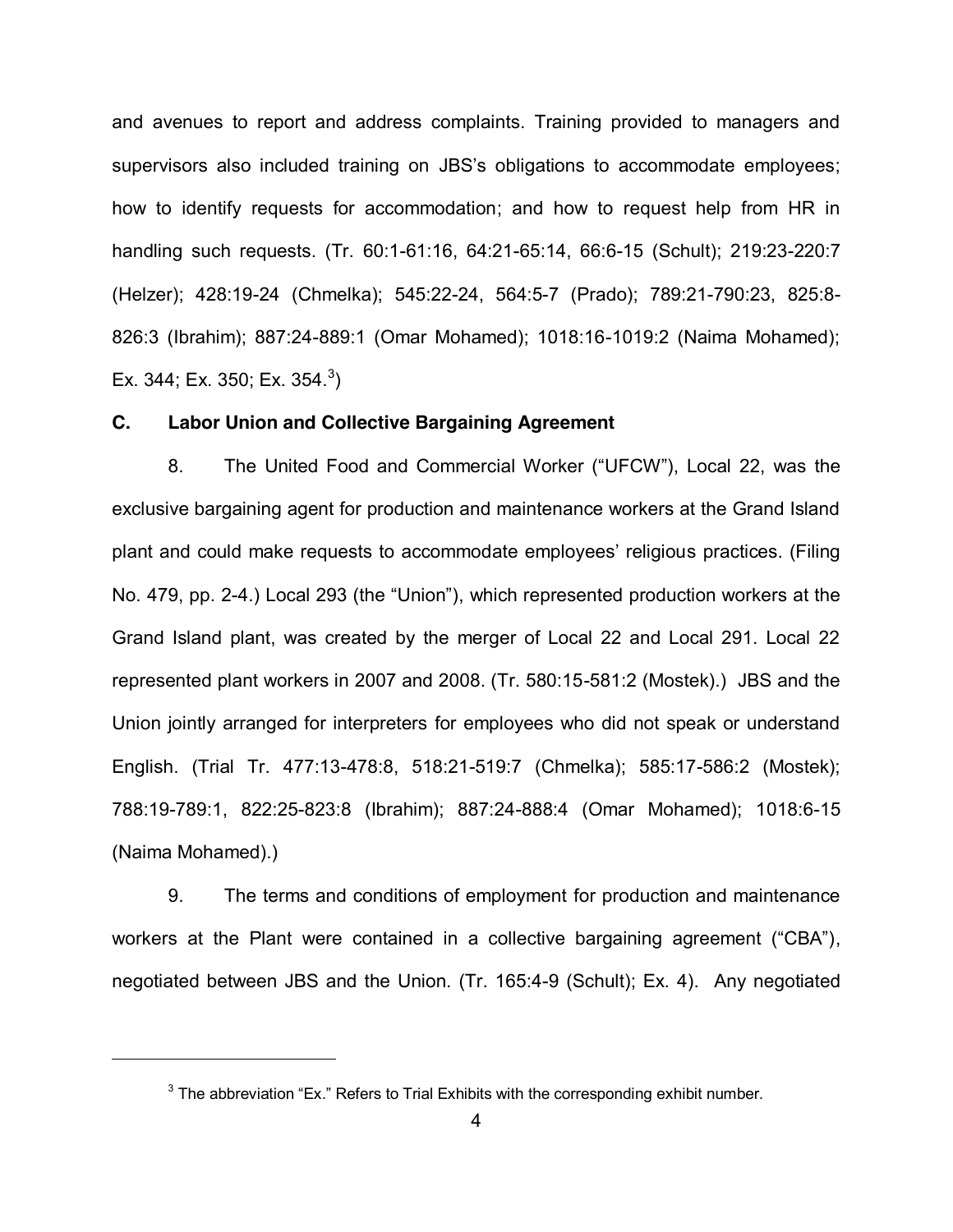changes in the terms and conditions of employment typically was communicated to employees by the Union. (Tr. 190:18-191:10 (Schult).)

10. During the relevant time period, work at the Plant was divided into two shifts. The A shift operated from 6:00 a.m. to 2:30 p.m., and B shift operated from 3:00 p.m. to 11:30 p.m. Beginning at midnight, a third-party contractor performed clean-up and sanitation. (Filing 478 at 3; Tr. 35:21-36:1 (Schult); 265:22- 266:12 (Helzer); 291:16-24 (Sydow); Trial Ex. 328.) The workforce of 2800-3000 employees was evenly split between the A shift and B shift. Plant operations were primarily divided between the slaughter and fabrication departments. About three times as many employees worked in the fabrication department, as compared to the slaughter department. In 2007, approximately 1,400 employees worked on B shift. (Filing No. 479 at 2-4.)

11. Article 6 of the CBA covered Meal and Rest Periods. Section 1 provided that employees would receive one paid rest period of 15 minutes, approximately  $2\frac{1}{2}$ hours after the start of each shift. JBS could vary the start of the rest period by up to 30 minutes to adjust for production needs or emergencies. For B shift, that meant the rest period could occur between 5:00 and 6:00 p.m. (Ex. 4, at 8; Tr. 86:4-11, 165:10-18 (Schult); 222:9-15 (Helzer); 292:2-293:4 (Sydow); 431:22-432:6 (Chmelka).)

12. Article 6, Section 2, of the CBA provided that employees would receive a 30-minute unpaid meal break approximately five hours after the start of each shift. JBS could vary the start of the meal break by up to 30 minutes to adjust for production needs or emergencies. For B shift, that meant the meal break could occur between 7:30 and 8:30 p.m. (Ex. 4, p. 8; Tr. 86:12-17 (Schult); 222:9-17 (Helzer); 292:10-293:7 (Sydow);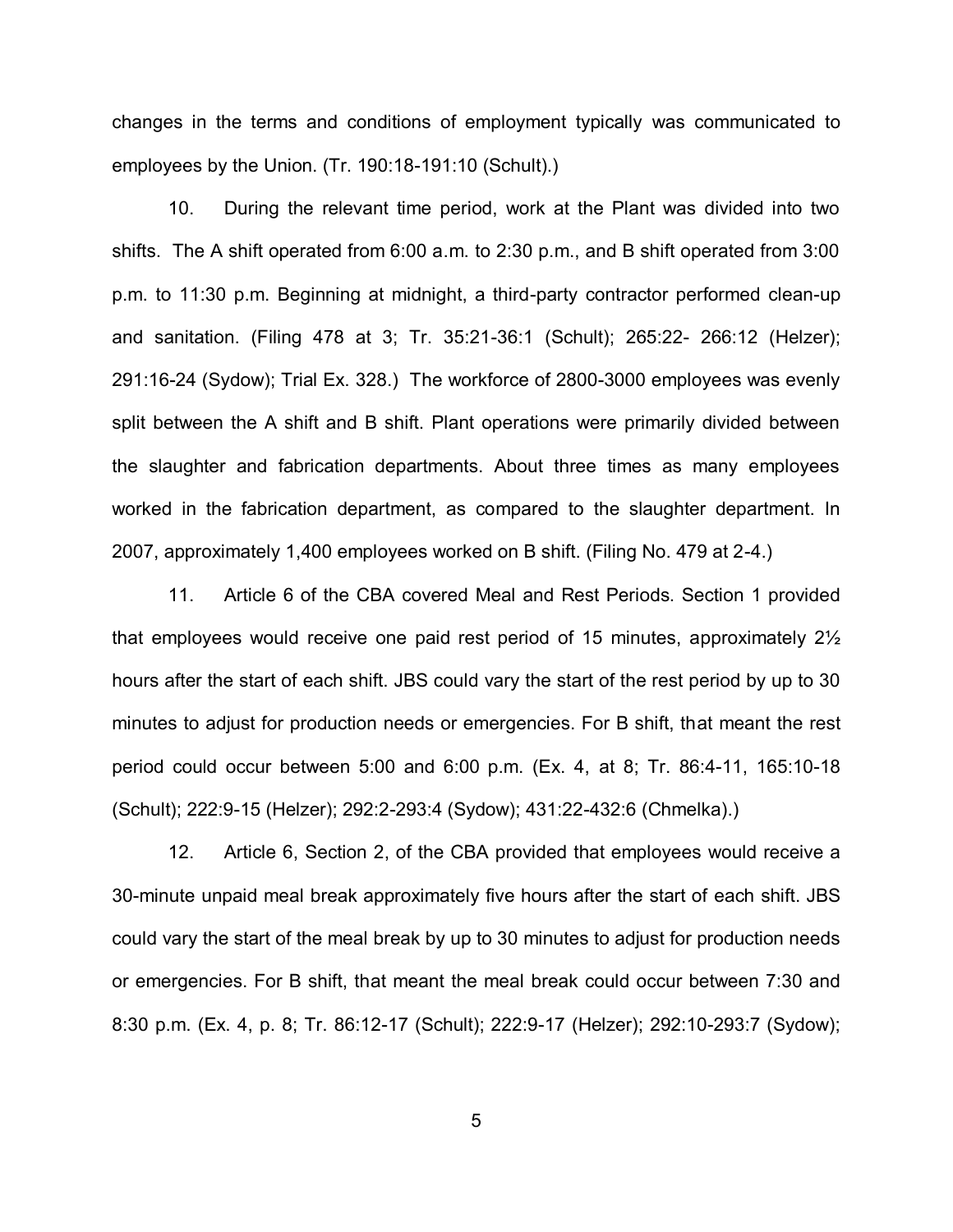432:7-16 (Chmelka).) The break could be moved for meat grade changes and for mechanical issues with the production line. (Tr. 293:8-22 (Sydow).).

13. Article 6, Section 3, of the CBA mandated that employees would receive a second paid rest period of 15 minutes if the day's work schedule exceeded 8 hours and 15 minutes. (Ex. 4, p. 9; Tr. 564:18-23 (Prado).)

14. Article 6, Section 5, of the CBA provided that employees would not be required to work in excess of  $3\frac{1}{2}$  hours without a meal break or rest period. (Tr. 432:17-20 (Chmelka); Ex. 4, p. 9.)

15. Article 8 of the CBA was a "No Strike, No Lockout" provision, that prohibited any form of strike or work stoppage during the term of the CBA. This Article also reserved to JBS the right to determine the level of discipline given to employees who violated the provision. (Tr. 165:22-166:21 (Schult); Trial Ex. 4, pp. 9-10.)

16. Article 14, Section 1, of the CBA provided that JBS and the Union would appoint a committee to meet at least quarterly for the purpose of recommending communication, translation and education improvements. In 2007 and 2008, the committee did not meet. (Tr. 435:19-436:8 (Chmelka); Ex.4.)

17. Article 15, Section 6, of the CBA stated that JBS and the Union would provide reasonable accommodations to employees based on their religious tenets, and that the extent of such accommodations would be determined by JBS in accordance with its interpretation of the requirements of Title VII. (Ex. 4 at 20, 22; Tr. 57:18-24, 167:8-13 (Schult); 433:9- 434:23 (Chmelka); 591:22-593:4 (Mostek).)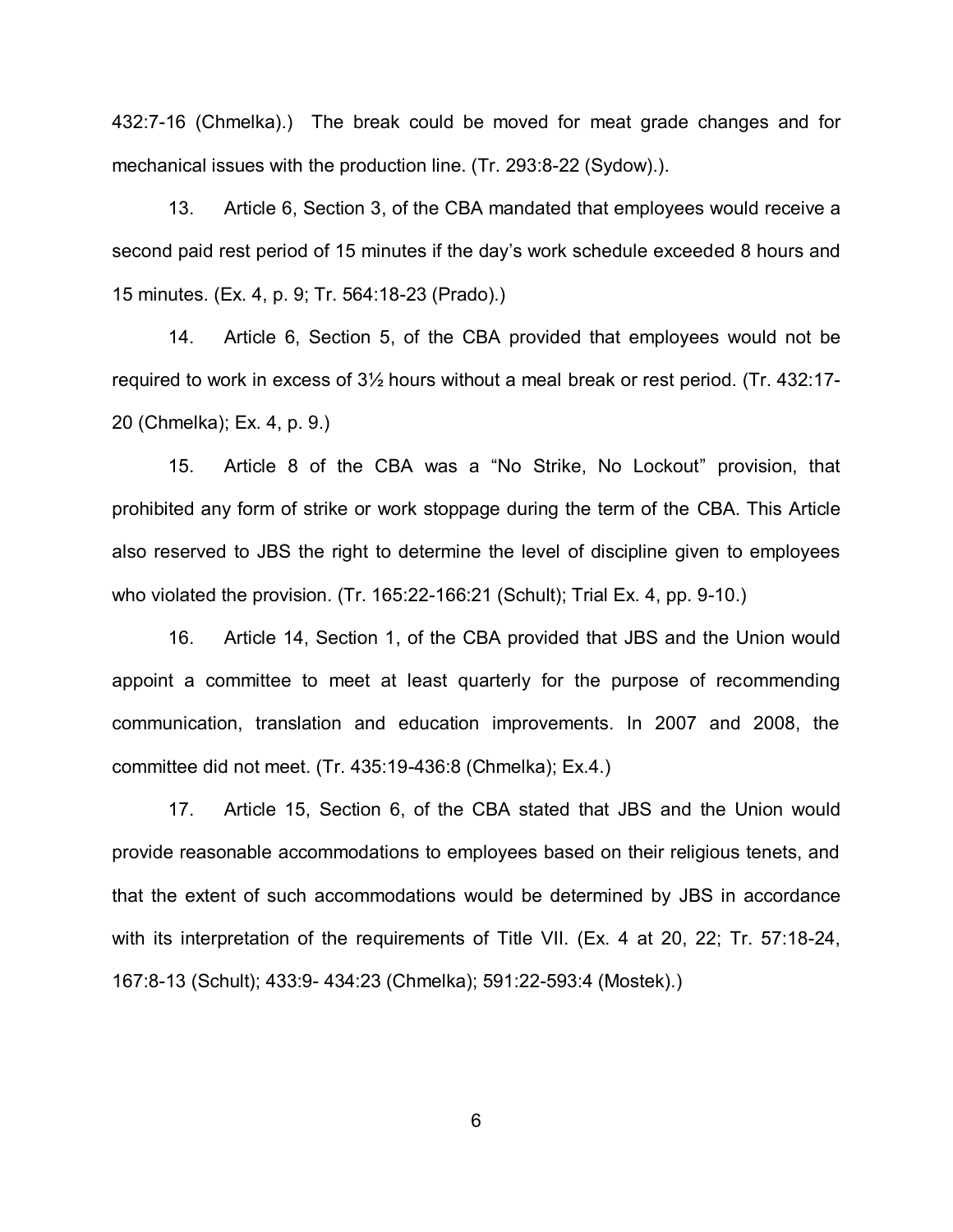## **D. General Plant Operations**

18. Production work at the Plant was physically demanding and repetitive. Many production employees worked with knives--trimming and deboning product weighing 40 pounds or more. Employees were required to wear safety equipment including hard hats, hair nets, ear protection, safety glasses, frocks, gloves, boots, and various metal-mesh guards, such as gloves, arm-guards and aprons. Much of this safety equipment had to be removed before an employee left the production floor, and had to be put back on when the employee returned. (Tr. 196:11-197:17 (Schult); 403:25-404:24 (Sydow).)

19. Production operations were divided into two separate areas-slaughter and fabrication. Both areas operated as "disassembly lines," where chains and conveyors moved the beef in one direction from slaughter to cooler, then from cooler through fabrication and into packaging. As the beef moved through slaughter and fabrication, a series of employees performed specific jobs along the line. (Filing No. 478 at 3; Tr. 35:14-16 (Schult).)

20. In 2007, approximately 120-130 Somali Muslims worked on the B shift fabrication side, and a total of approximately 200 Somali Muslim employees worked at the plant, within a workforce of approximately 2800. (Filing No. 479 at 2-4.) In 2008, there were slightly fewer than 3000 employees at the Plant, with slightly fewer than 1500 employees working on B shift. In 2008, there were 200-300 Somali Muslims working on the B shift fabrication side. (Filing No. 479 at 2-4.)

21. In September 2008, the Plant's production goal was 5800-6000 head of cattle per day, and 3000 head of cattle per shift. (Tr. 394:1-8 (Sydow).)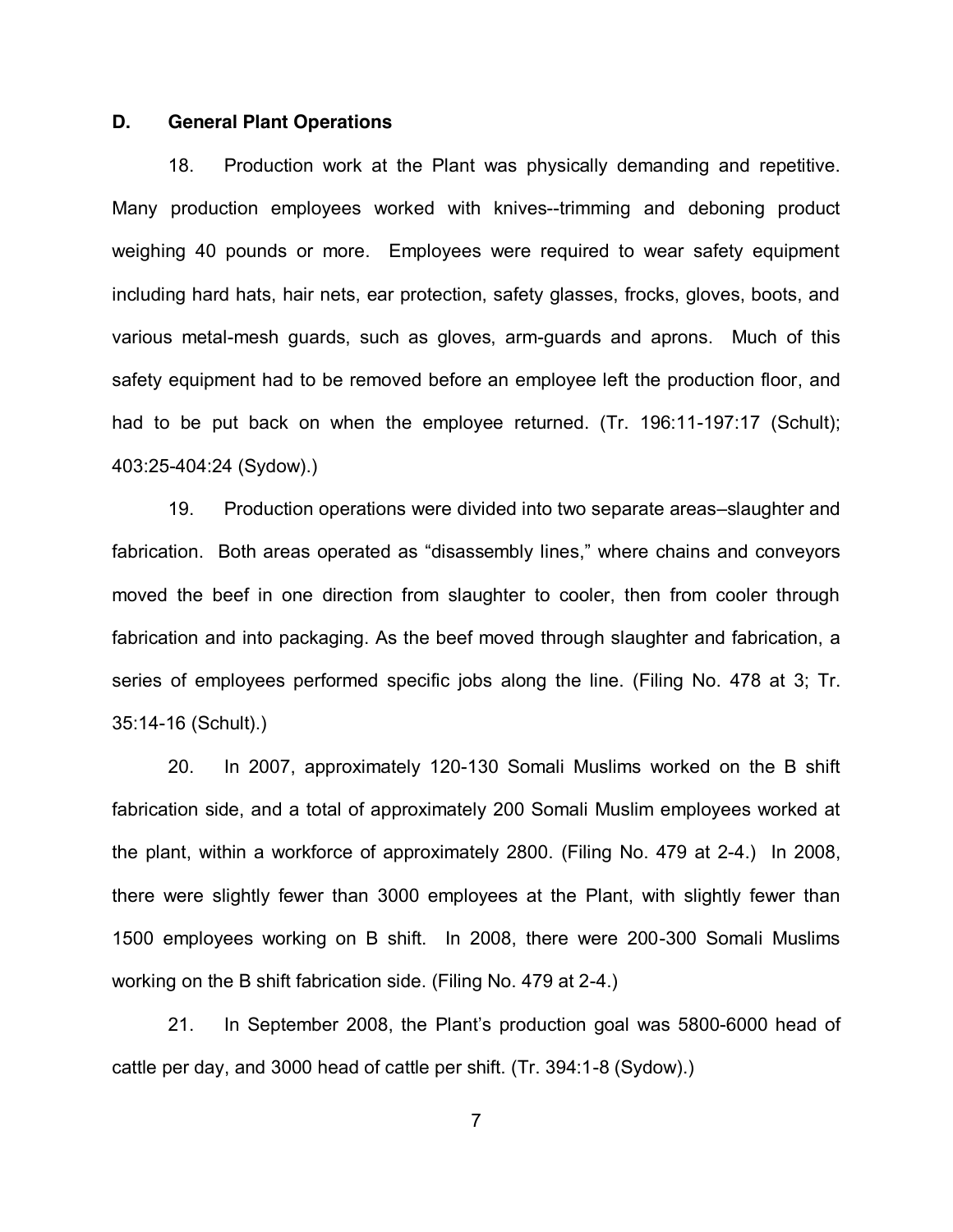22. Cattle arrived at the plant by truck throughout the day and night and were unloaded into the cattle pens, or yards, where they were weighed and inspected by a USDA veterinarian. Once approved by the USDA, the cattle went through a chute into a restraining area where they were stunned and killed. The carcasses were shackled and hung from chains that moved through the slaughter floor, consisting of seven zones, in which different functions were performed. The carcasses then went to a holding cooler for 48 hours. (Tr. 276:10- 280:19 (Sydow); Ex. 332, p. 19.)

23. From the holding cooler, carcasses were graded by USDA graders, then sent to the sales cooler. There they were sorted by grade, yield grade, and customer program. Still on the chain, carcasses proceeded to the fabrication floor where different portions were cut off and sent down various lines and tables to be deboned and trimmed to specifications. There were twelve different lines or areas on the fabrication floor. Trimmed and deboned pieces of meat then proceeded to two packaging lines where they were bagged, sealed and boxed. The boxes then went to the box cooler for storage and shipping. (Tr. 286:24-290:16, 388:14-18 (Sydow); Ex. 332, p. 12.) The temperature in the fabrication side was typically 42 to 44 degrees Fahrenheit. (Tr. 263:24-263:25 (Helzer).)

24. Plant operations were highly interconnected, and a problem in one area of the plant had the potential to affect the entire plant. (Tr. 392:6-21 (Sydow).) The chain could be set to move at varying speeds, calculated on a head-per-hour basis. The USDA regulated the maximum chain speed on the slaughter floor. As a practical matter, however, chain speed was determined by the number of people available to work. (Filing No. 478 at 3; Tr. 35:17-20 (Schult); 281:3-10 (Sydow).)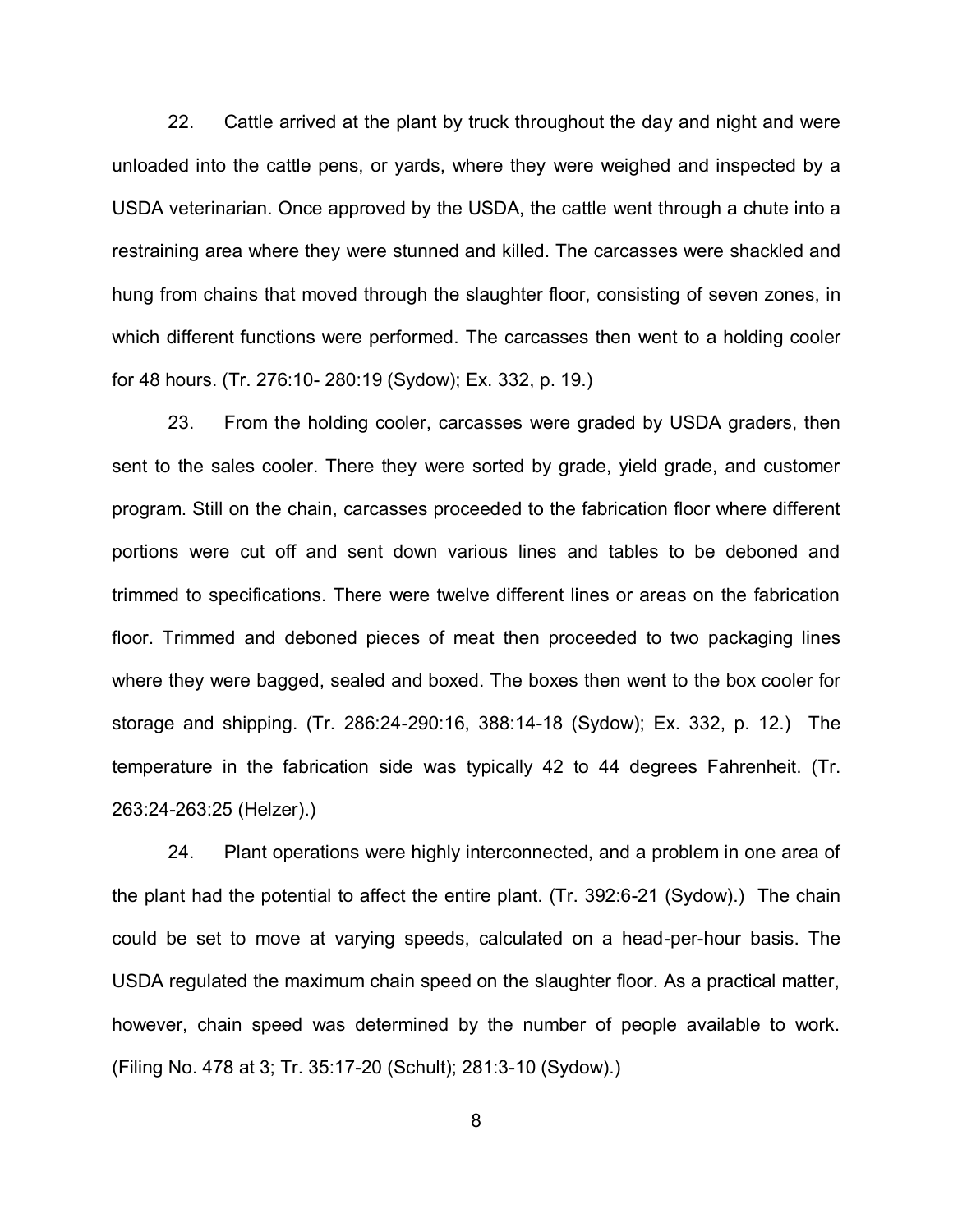25. Before carcasses moved from the cooler to the fabrication floor, they were sorted by grade and customer program. The highest grade cattle were processed first, when employees were fresh, because those carcasses contained more fat and were more difficult to trim. The leanest cattle were processed last, because they were easier to trim and employees were tired by the end of the shift. (Tr. 224:22- 225:6 (Helzer).) Only one grade or program was fabricated at a time, and the USDA required that there be a "gap in the chain" between grades and programs. This was referred to as a "grade" change." There were anywhere from six to ten grade changes on every shift, and each one necessitated two to four minutes of "downtime." (Tr. 223:12-224:1 (Helzer); 293:11-25, 294:9-15 (Sydow).) "Downtime" meant any time production was stopped, either because the chain was not moving or because there were no cattle being placed on the chain. Downtime was costly to JBS, because it incurred labor costs without production. Downtime could also affect product quality and, ultimately, customer service and customer relationships. (Tr. 225:7- 14, 258:16-25 (Helzer).)

26. In July 2007, the Plant controller, Don Willnerd, calculated that downtime cost the plant, in labor costs alone, \$100 per minute on the slaughter side and \$225 per minute on the fabrication side. (Tr. 181:23-182:8 (Schult); 258:11-15 (Helzer); 408:13- 409:9 (Sydow); Trial Ex. 306.) In September 2008, at the request of Doug Schult, corporate controller Heather Skinner calculated the cost of an additional 10-minute break. Skinner calculated the average cost of a 10-minute break at \$18,180 per day per plant. (Tr. 187:21-188:12; Ex. 316.) To minimize downtime and save money, scheduled breaks were routinely coordinated with grade changes. (Tr. 212:16-18, 224:2-16 (Helzer); 293:20-22 (Sydow).)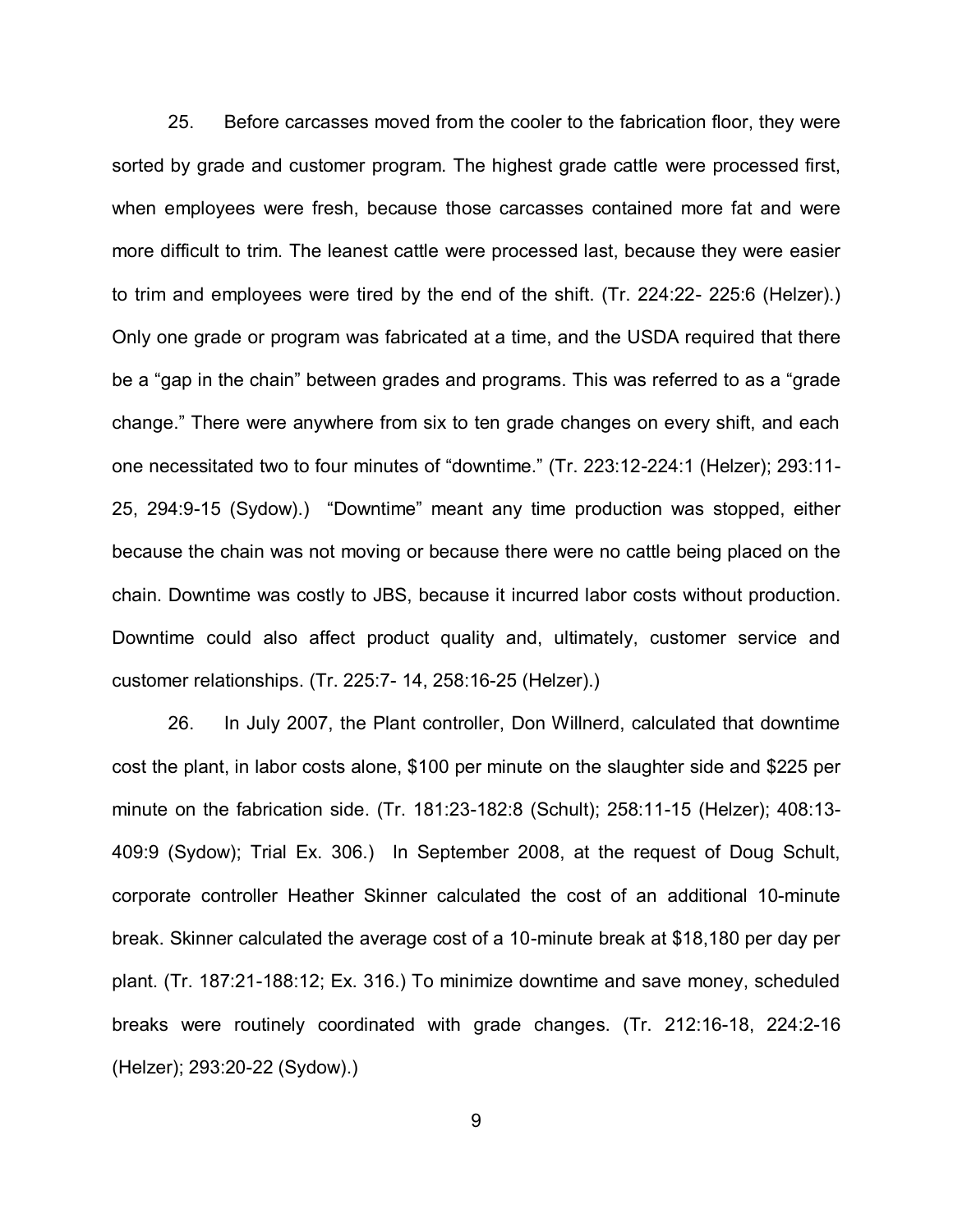27. "Yield" is a measure of profit and refers to the amount of product that can be obtained and sold from each carcass. Carcasses are broken down into "primals," each with a specific yield standard or target. Yield standards are achieved by boning, sawing and cutting products to precise specifications, which requires proper crewing levels and employees who are adequately trained in their particular jobs. If employees trim too much or not enough, yield standards are not met, causing a monetary loss to a meat-plant owner such as JBS. (Tr. 248:16-249:2 (Helzer); 339:15-24, 390:20-391:13 (Sydow).) If a chain-speed goal was not met, JBS referred to the differential as "lost head." The chain could stop for a number of reasons, including mechanical failures or a cattle grade change. (Tr. 212:3-212:8 (Helzer).)

## **E.** *"Crewing" Practices and Effect of Breaks*

28. Typically, there was one supervisor and one lead person for each slaughter area, fabrication line, and packaging line, and some lines had assigned trainers. (Trial Tr. 172:20-25 (Schult); Ex. 332, at 12, 19.) "Crewing" referred to the number of employees needed to do a particular job at a particular chain speed. Each production job had a pre-determined crewing level which was required to run at a particular chain speed. Operating without sufficient crewing had a negative effect on yields and employee safety. (Tr. 391:19-24 (Sydow); 480:2-481:8 (Chmelka); 535:9-16 (Cooper); Ex. 311.) The Plant over-crewed by approximately 8-9 percent to account for absenteeism, vacations and leaves of absence. Over-crewing did not typically result in extra employees available to fill in for employees taking unscheduled breaks, because the extra employees generally were used to fill in for employees on vacation or other absences authorized by the CBA. (Tr. 393:16-25 (Sydow); 532:1-5 (Cooper).)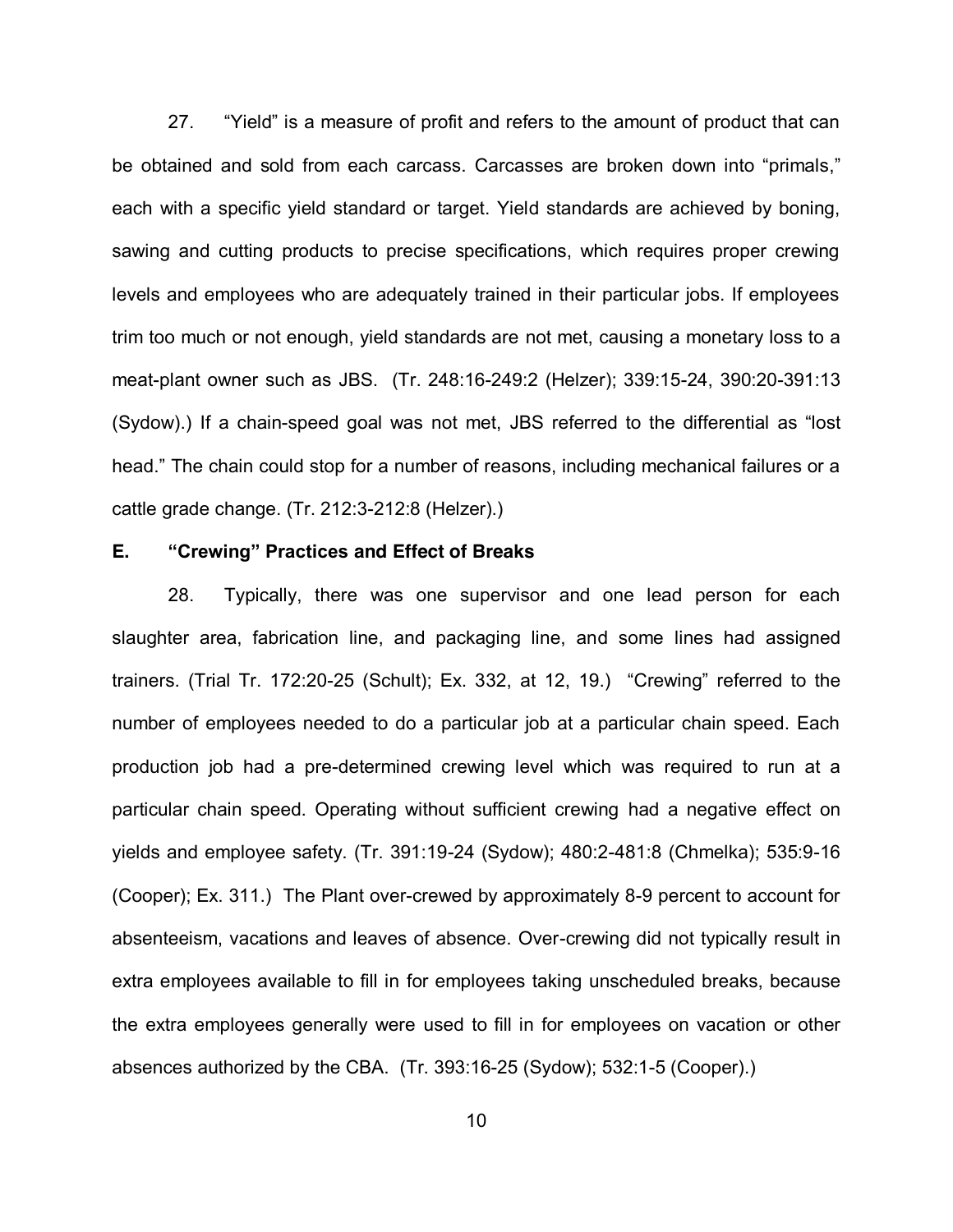29. In 2007 and 2008, JBS had no written break policy other than what was contained in the CBA. (Tr. 93:2-9 (Schult); 222:6-8, 226:3-5 (Helzer).) Regularly scheduled rest and meal breaks normally occurred on a "rolling" or staggered basis. That was facilitated by halting the placement of meat product on the production chain for a 15 or 30-minute period, resulting in a 15 or 30-minute product gap in the chain. After processing the last piece of meat to pass his or her station, an employee was permitted to leave the line to begin the break. Thus, employees at the beginning of the production process left for break first and returned from break first. Employees at the beginning of the production process would be returning from break as employees at the end of the process were leaving for break. (Tr. 88:6-14 (Schult); 223:1-11 (Helzer); 351:4-7 (Sydow); 563:2-5 (Prado).)

30. The exact timing of scheduled rest and meal breaks varied from day to day depending on production issues, including grade changes and unplanned stoppages caused by mechanical failures, equipment breakdowns, sanitation issues such as a meat abscess, or packaging issues. Scheduled break times were affected by such unplanned stoppages as much as 25 percent of the time. (Tr. 133:17-19, 184:11- 185:2 (Schult); 222:18-22 (Helzer); 293:8-19 (Sydow); Ex. 308.)

31. Occasionally, due to equipment breakdowns or sanitation issues, employees were permitted to go on a "mass" break, where the chain simply stopped with meat remaining on the line and all employees left for break at the same time. (Trial Tr. 133:20-24 (Schult); 225:15-21 (Helzer); 351:8-12 (Sydow).) Mass breaks were unpopular with employees because locker rooms, restrooms and cafeteria facilities were not large enough to handle such a large influx of people at once. During a mass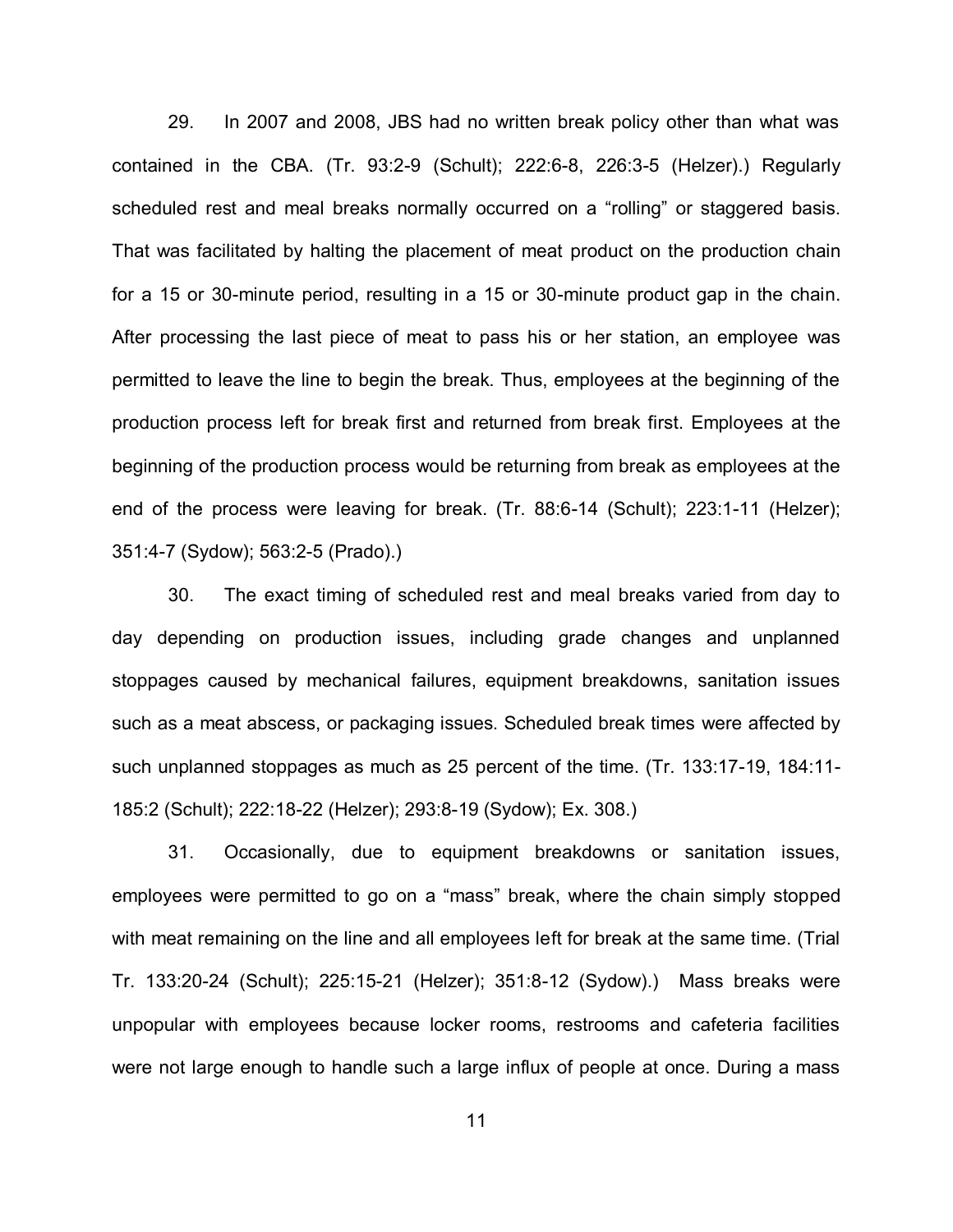break, there was insufficient time for all employees to take care of their personal needs. (Tr. 201:19-202:5 (Schult).) Mass breaks also posed food safety concerns. On the slaughter floor, there was a time limit of 45 minutes that a carcass could remain on the floor. If a carcass remained on the kill floor longer than 45 minutes, it had to be classified as "distressed cattle." Distressed cattle lost about half their value. A 30-minute mass break would result in approximately 50-60 head of cattle not moving off the floor within the 45-minute time limit and being downgraded to "distressed." (Tr. 259:20-260:10, 267:8-23 (Helzer).) On the fabrication floor, mass breaks caused meat to be left on the tables for up to 30 minutes, allowing bacteria to grow. During a normal rolling break, tables were cleaned and sanitized as they were emptied of product. A mass break prevented such clean-up from occurring. (Trial Tr. 259:1-19, 266:24-267:7 (Helzer); 797:19-798:1 (Ibrahim).)

32. In addition to scheduled rest and meal breaks, production employees could request permission to take unscheduled or "extra" breaks to use the restroom. Employees did not need permission to leave the line in order to get a drink of water, because there were water fountains on the lines. (Tr. 193:17-23, 194:11-22 (Schult); 226:6-8 (Helzer); 341:3-7, 397:9-11 (Sydow); 465:7-11 (Chmelka); 546:9-13, 564:18-23 (Prado); 595:19-25 (Mostek); 798:16-24 (Ibrahim); 1021:25-1022:3 (Naima Mohamed); 1185:13-15 (Adan).)

33. In 2007 and 2008, corporate guidance to all JBS facilities, including the Plant, was to the effect that "extra," unscheduled breaks were for restroom purposes only. The policy was not written. (Tr. 93:10-22, 179:3-11 (Schult); 213:25-214:3 (Helzer); 301:8-10 (Sydow).) Whether or not a request for an extra break was granted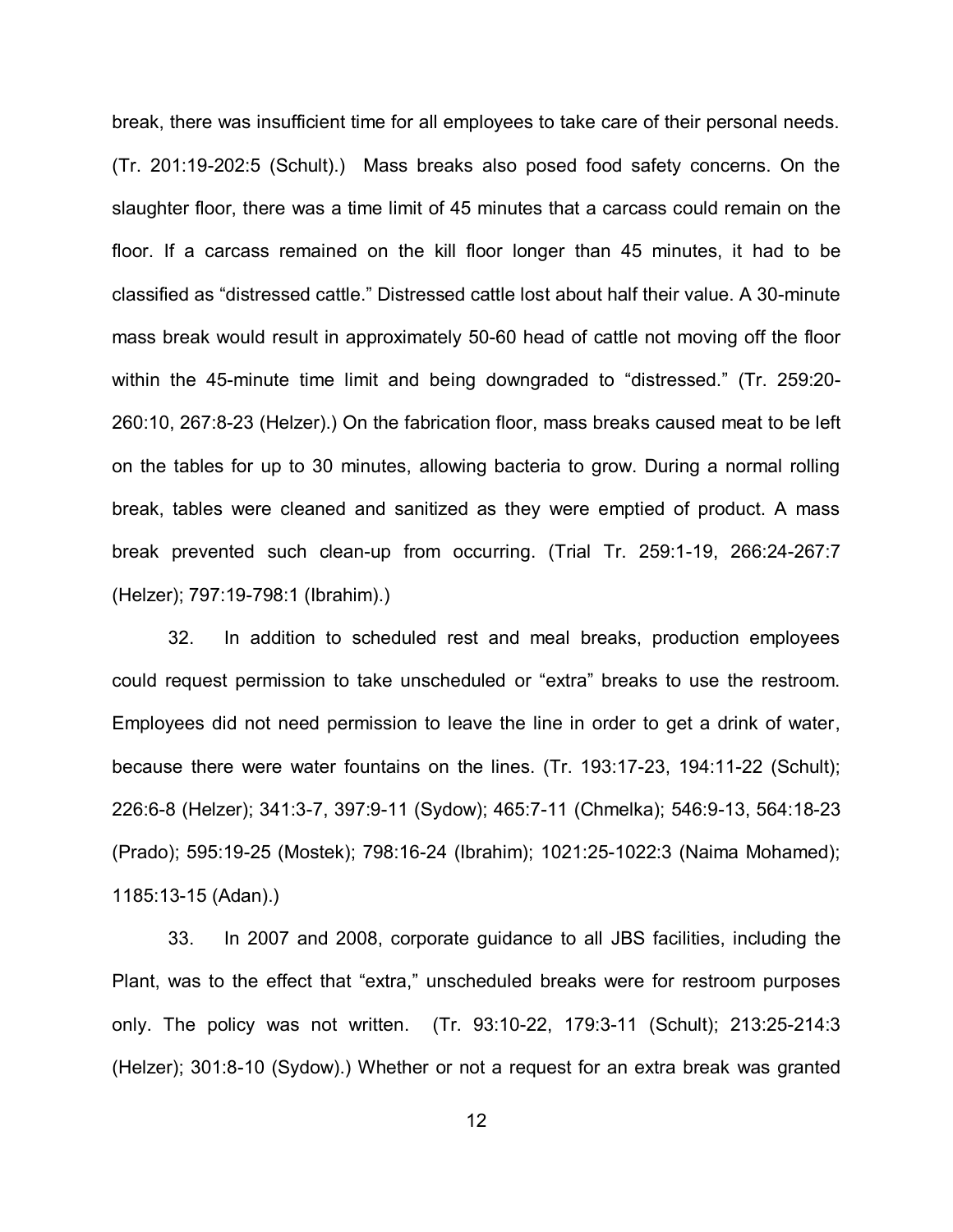was within each supervisor's discretion. (Tr. 398:5-7 (Sydow); 596:1-3 (Mostek); 798:16-19 (Ibrahim); 919:4-16 (Abdi); 1022:2-20, 1066:5-8 (Naima Mohamed); 1106:14- 23 (Sharif); 1157:2-13, 1159:24- 1160:3 (Ali); 1185:13-15 (Adan).) Employees were generally expected to use the restroom before or after their shifts, or on scheduled break times. Extra breaks to use the restroom were intended for emergencies and were considered by JBS management to be the exception rather than the rule. Only a small fraction of employees requested extra restroom breaks during any given shift. (Tr. 226:9-20 (Helzer); 341:8-12, 397:18-24 (Sydow); 568:5- 8 (Prado); 947:8-25 (Abdi).)

34. Employees were routinely disciplined for "walking off," or leaving their lines or work stations without notice or permission, regardless of the reason or excuse given. If an employee left his or her position without notice or permission, it caused problems such as product progressing down the production chain without being trimmed or deboned; product stacking up; or even product falling on the floor. (Tr. 179:23-180:5 (Schult); 230:10-23, 231:14-232:1 (Helzer); 466:6-20, 483:18- 484:18, 501:4-9, 516:20- 23 (Chmelka); 570:18-571:2 (Prado); 605:23-606:6, 613:2-614:4 (Mostek); Ex. 223 at 5; Ex. 314.)

35. At no time did JBS discipline or discharge any of its Muslim employees for praying, but some were disciplined for walking off their lines without permission. (Tr. 179:23-180:5 (Schult); 400:21-25 (Sydow); 466:6-11, 501:1-3 (Chmelka); 615:1-4 (Mostek).) Many JBS Muslim employees requested restroom breaks in order to pray. (Tr. 465:7-14 (Chmelka); 527:23-528:2 (Cooper); 574:7-10 (Prado); 602:20-603:2, 618:1-8 (Mostek); 798:16-24 (Ibrahim); 878:5-15, 898:7-9 (Omar Mohamed); 925:5-7 (Abdi); 1027:20- 1028:6, 1067:21-23, 1068:13-17 (Naima Mohamed); 1103:12-17,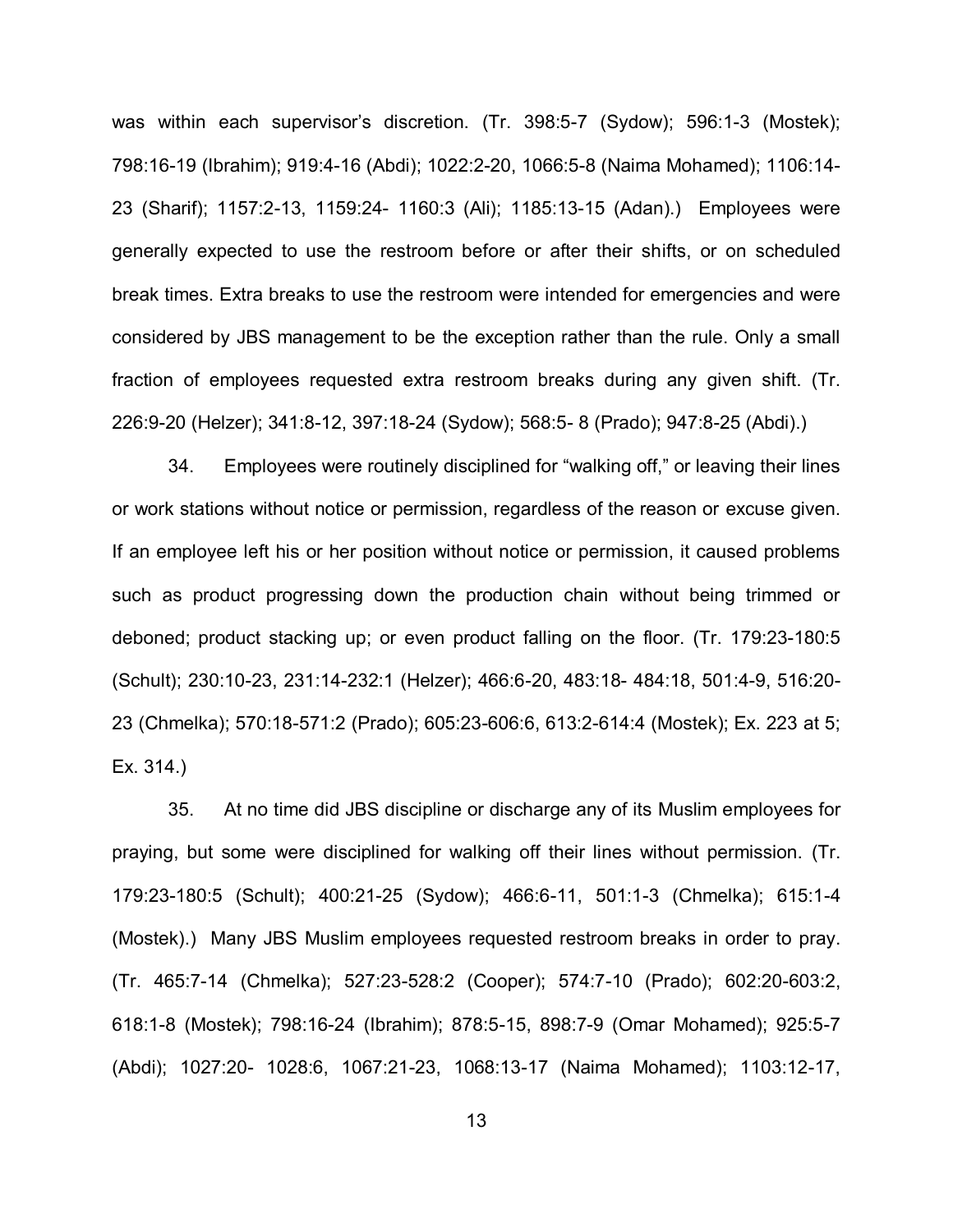1105:3-10 (Sharif).) Some JBS supervisors allowed employees to use "extra" restroom breaks for prayer. (Tr. 179:12-17 (Schult); 232:2-6 (Helzer); 301:11-15 (Sydow); 465:7- 21 (Chmelka); 530:1-7 (Cooper); 552:18-22, 571:3-25 (Prado); 800:3-9, 801:5-11 (Ibrahim); 1065:15-21, 1067:9-20 (Naima Mohamed); 1103:12-21 (Sharif); 1158:13- 1159:3, 1175:2-15 (Ali); 1189:6-1190:2 (Adan).)

36. According to Muslim prayer practices, as explained below, Muslim employees required one to three extra breaks per day, in addition to regular restroom breaks. (Filing No. 478 at 4; Trial Tr. 36:21-37:2 (Schult); 924:19-925:4, 961:21-962:5 (Abdi); 1063:4-1064:15 (Naima Mohamed).) Such extra breaks imposed a cost or burden on JBS in several ways. First, extra breaks jeopardized food safety. For example, an employee on the slaughter side of the Plant attempting to handle the work of an absent coworker could be rushed and unable to keep up with the required sterilization of knives between carcasses, risking cross-contamination. (Tr. 260:11-24 (Helzer).) Second, extra breaks also affected employee safety by forcing remaining employees on the line to work harder and faster to keep up with the movement of product. (Tr. 260:25-261:7 (Helzer); 390:1-6 (Sydow); 905:10-25 (Omar Mohamed).) Third, extra breaks affected operational efficiency, because employees working faster to compensate for absent coworkers were less likely to be able to trim product with precision to meet specifications or yield standards. (Tr. 261:8-18 (Helzer); 340:8-13, 390:1-6 (Sydow).) Fourth, unscheduled breaks could cause additional overtime expenses if employees were required to stay late to catch up on product that was not completed while they or their coworkers were away from their positions. (Tr. 261:19- 262:3 (Helzer).) Fifth, extra unscheduled breaks had a negative impact on employee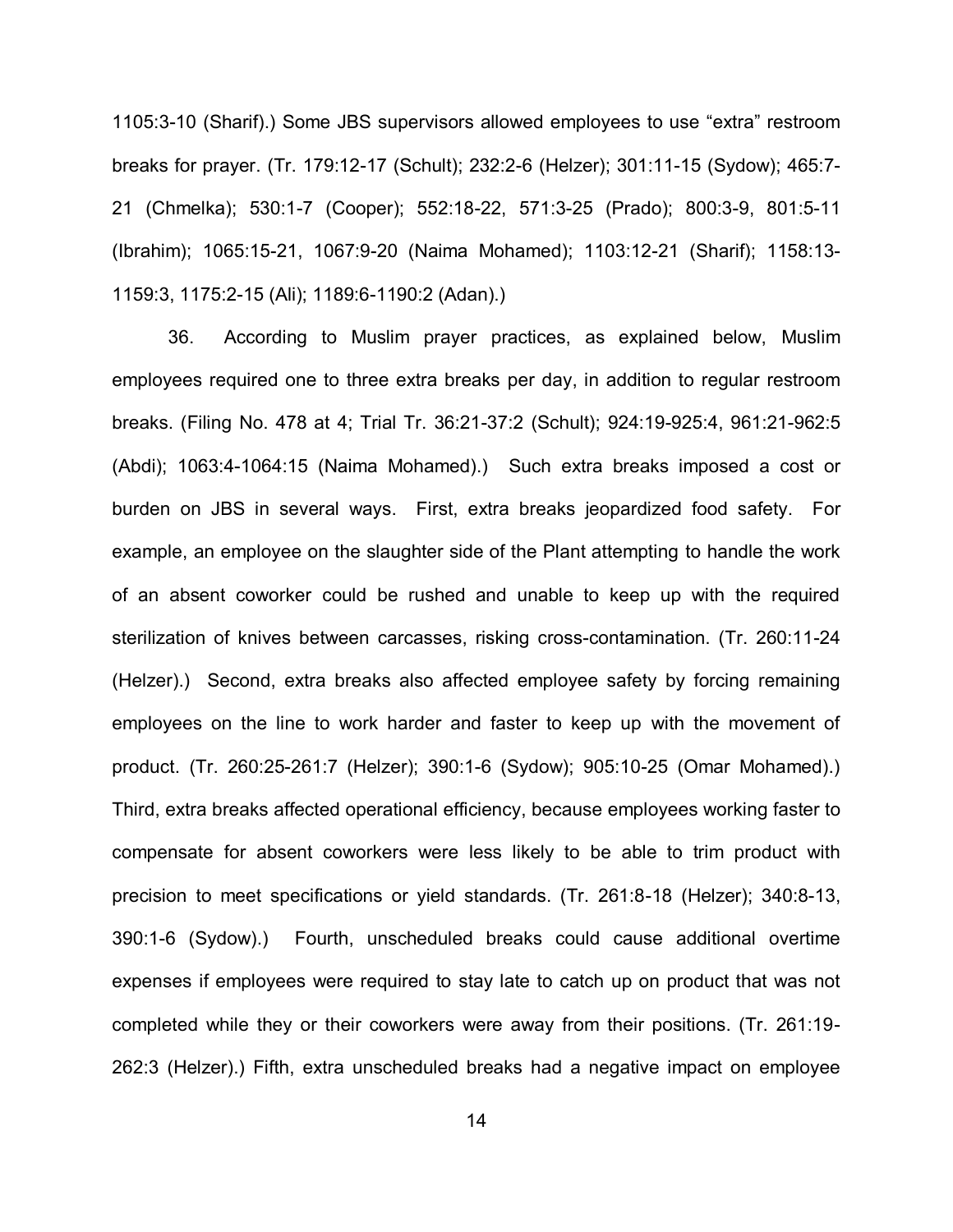morale when employees felt they were forced to work harder and faster so that other employees could take extra breaks. (Tr. 262:4-10 (Helzer); 484:24-485:25 (Chmelka); Ex. 318; Ex. 320.)

## **F. Religious Beliefs of Somali Muslim Employees**

37. Prayer is a very important tenet of the Muslim religion. It is the second of the pillars of Islam, second in importance to testimony to the belief in one God and to the status of the Prophet Muhammad as the final seal of the prophets. (Tr. 856:21- 856:25 (Moore).) Islam requires five prayers each day at appointed times<sup>4</sup>. These include the dawn (Fajr) prayer, the noon (Dhuhr) prayer, an afternoon (Asr) prayer, the sunset (Maghrib) prayer, and the evening or night (Isha) prayer. (Tr. 857:4-857:13 (Moore); Tr. 875:1-875:13 (Mohamed); Tr. 773:15-18, 774:15-22 (Ibraham); Tr. 1150:5- 20(Ali); Tr. 1102:4-7 (Sharif); Tr. 910:20-23 (Abdi); Tr. 743:8-12 (Council); Tr. 875:1-13 (Mohamed).)

38. Prayer times are fixed by the solar clock, but some Muslims accept a window of time in which prayers may occur. Testimony of Muslim witnesses demonstrated various individual and cultural beliefs about the permissible windows of time for prayer. (Tr. 857:14-859:14 (Moore); Tr. 875:14-875:25 (Mohamed).) Many Muslims believe they must pray as close as possible to the designated time in accordance with the solar clock, or they will suffer severe consequences, including condemnation to Hell. (Tr. 1107:13-1108:18 (Sharif); Tr. 914:6 (Abdi); Tr. 778:21- 779:11, 829:19-24 (Ibrahim); Tr. 875:1-13 (Mohamed).)

 $\overline{a}$ 

<sup>&</sup>lt;sup>4</sup> Women who are menstruating or who are recovering from childbirth are not permitted to pray.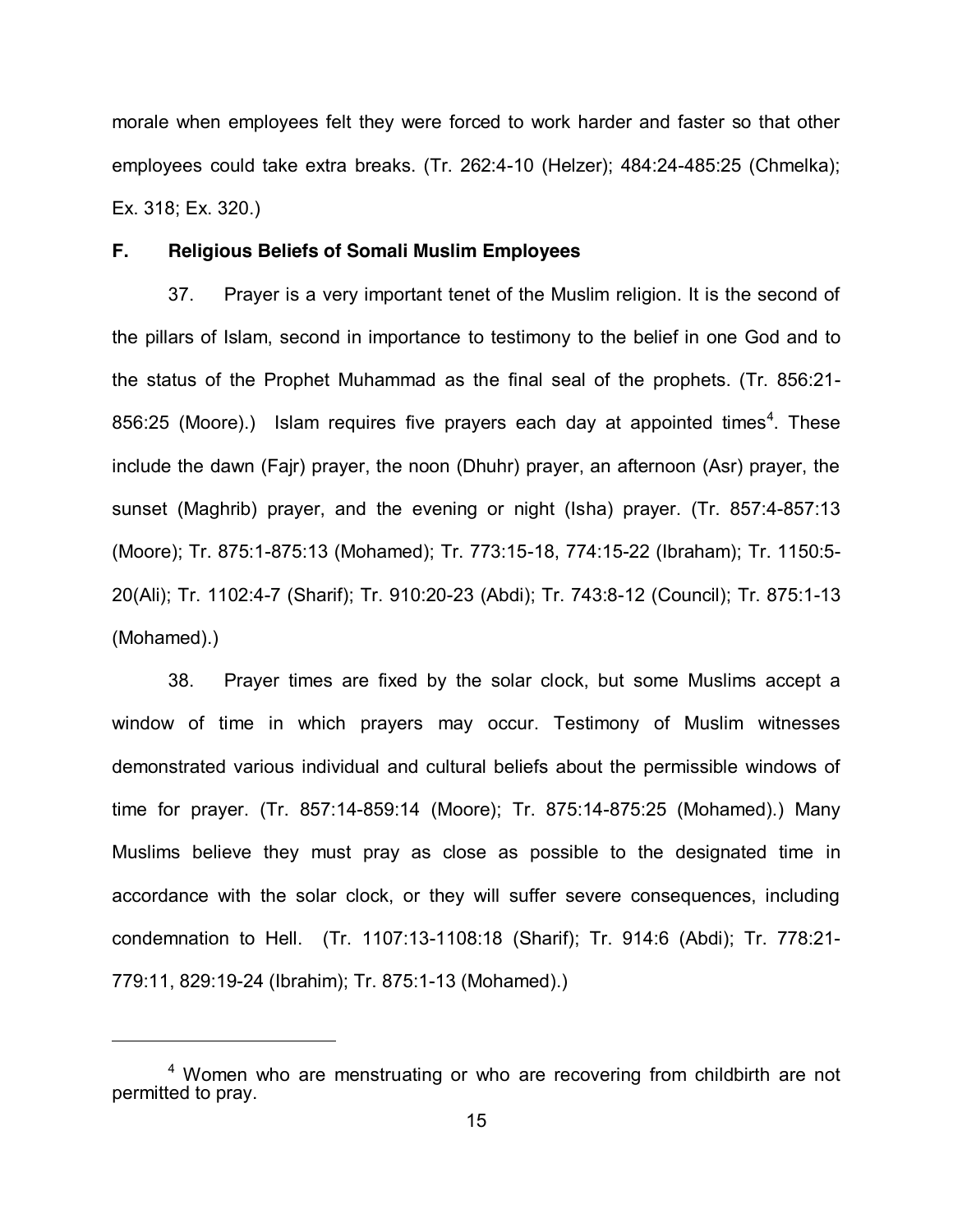39. The time needed for each prayer typically ranges from five to ten minutes. Ablution or cleansing is also required in connection with each prayer, and may add about five minutes to the required prayer time. (Tr. 778:10-17 (Ibrahim); Tr. 876:5- 876:11 (Mohamed); Tr. 1013:16-1014:1 (Mohamed).) The cleansing can occur well before prayer as long as one stays clean, and has not engaged in any bodily functions considered to be unclean. (Tr. 777:17-778:9 (Ibrahim); Tr. 1012:25-1013:15 (Mohamed).)

40. There are different sects within Islam. The two major groups are Sunni and Shiite. Sunnis and Shiites have varying practices, including varied prayer practices. The majority of Somalis are Sunni. (Tr. 859:15-860:6 (Moore).) Sunni Muslims may combine prayers only if there is something extraordinary to prevent prayer, like illness, travel, or sleeping through morning prayer time, but missing prayer as a regular practice is prohibited. (Tr. 861:24-862:5 (Moore); Tr. 743:20-744:9 (Council).)

41. During the holy month of Ramadan, Muslims fast all day and break the fast at the time of the sunset prayer by drinking water and eating a date. (Tr. 1015:4:18- 1015:14 (Mohamed).)

### **G. 2007 Events at the Grand Island Plant**

42. In May 2007, 80 to 100 Somali Muslim employees, primarily working on the B shift fabrication side of the Plant, walked off the job in protest of JBS's refusal to provide them an extra break for their sunset prayer. (Tr. 73:9-74:25 (Schult); 436:9-18, 444:15-20 (Chmelka); 804:19-23, 844:21-23 (Ibrahim); 1110:17-1112:7 (Sharif); Ex. 304.) Doug Schult, and other JBS executives at corporate and Plant levels of management, participated in internal discussions from May through October 2007,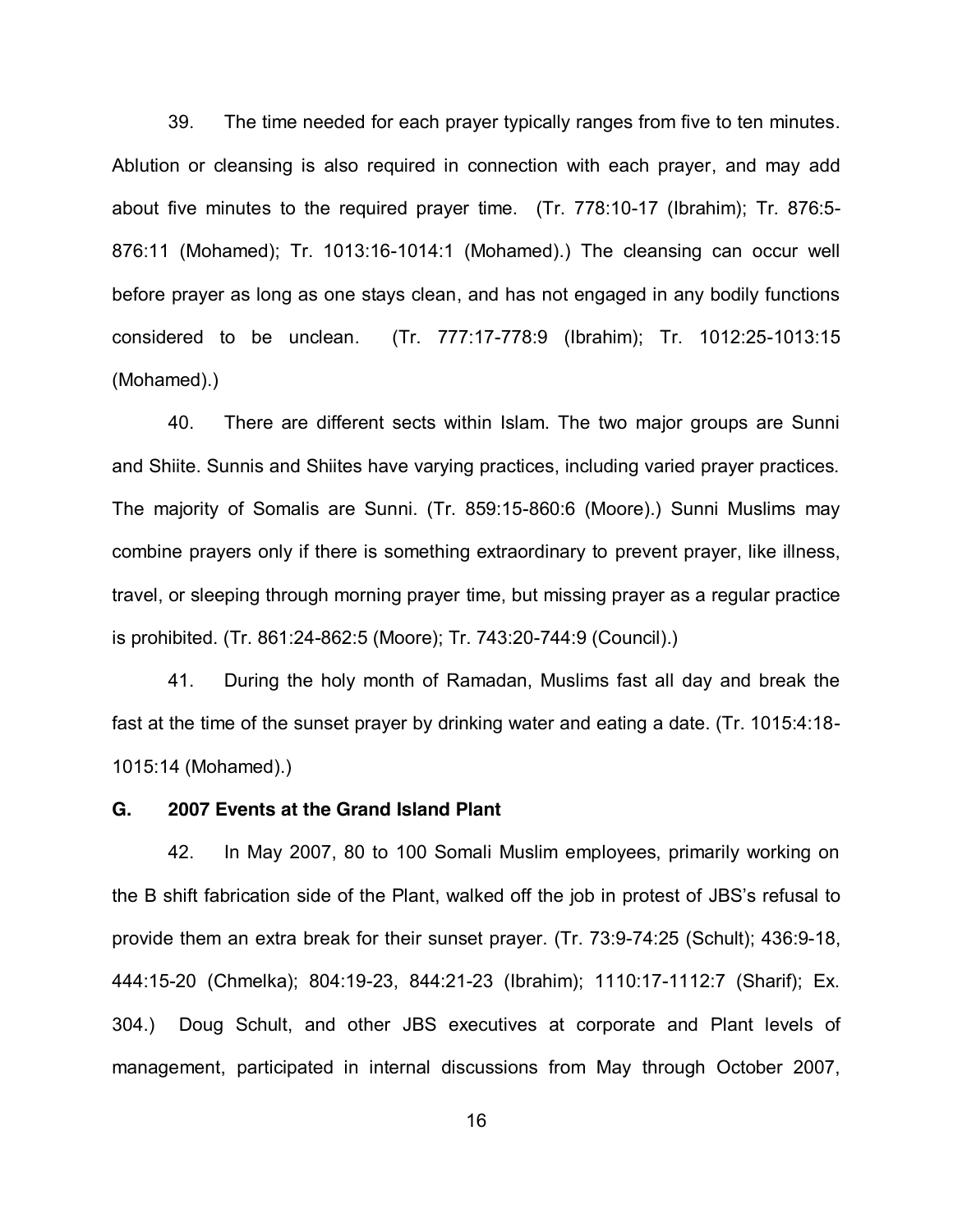concerning proposed prayer accommodations. Schult also consulted with Dan Hoppes, president of UFCW Local 22, concerning such accommodations. (Tr. 83:11-19, 84:1-16, 194:23-195:5 (Schult).)

43. From June through October 2007, JBS also engaged in negotiations with the Chicago Chapter of the Council on American-Islamic Relations ("CAIR") concerning prayer accommodations for Muslim employees. (Tr. 79:1-81:19 (Schult); 445:12-446:1 (Chmelka); 1128:14-25 (Sharif); Ex. 5.) During these negotiations, CAIR staff attorneys told JBS managers that Muslim employees had a 45-minute window in which to pray and that prayers should take only 10 minutes. (Trial Ex. 5 at 5; Trial Tr. 87:14-21 (Schult); 445:12-446:1 (Chmelka).)

44. JBS representatives considered various proposed accommodations and determined that the most feasible option was moving scheduled break times to coincide with the 45-minute Muslim prayer window. JBS's analysis included spreadsheet calculations of how many days per year the sunset prayer could be accommodated using this 45-minute sunset prayer window and sliding the break times within time periods mandated by the CBA. (Tr. 87:14-88:2, 89:11-90:10, 186:3-19, 194:23-195:10 (Schult); Ex. 10; Ex. 309.)

45. All Muslim employees who walked off the job were offered the opportunity to return to work. (Tr. 298:5-9 (Sydow); 436:23-437:6, 445:12-17, 478:9-15 (Chmelka); 844:21-845:3 (Ibrahim); 1112:12-18 (Sharif); Trial Ex. 304.) Muslim employees were also offered the opportunity to transfer to A shift as an accommodation, although only six employees accepted that offer. The Somali culture generally does not embrace early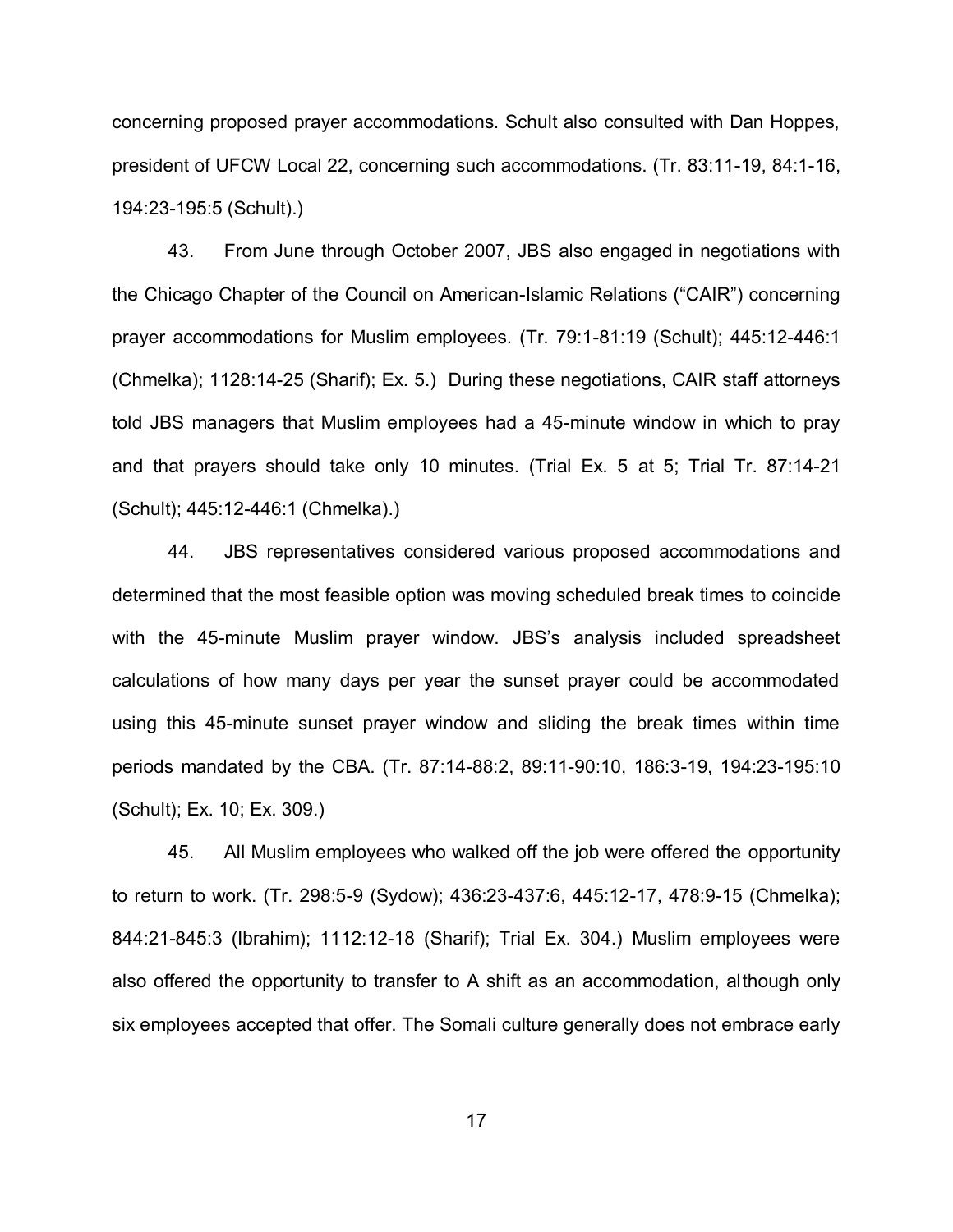rising. (Ex. 5 at 7; Tr. 440:10-12, 441:23-25, 474:7-16, 479:1-14 (Chmelka); 1113:15- 1114:4 (Sharif); Ex. 310.)

46. Ultimately, no agreement was reached with CAIR or the Muslim employee advocates in 2007 concerning prayer accommodations, and discussions stopped in October 2007. (Tr. 84:23-85:3, 91:7-18, 176:11-13 (Schult).) JBS attempted to accommodate the sunset prayer by moving the scheduled breaks, when necessary, inside the windows of time permitted by the CBA and using the 45-minute prayer window as communicated to JBS during negotiations with CAIR. (Tr. 85:8-15; 86:18- 87:5, 176:14-177:7 (Schult); 446:2-447:9, 509:14-18 (Chmelka).) No significant Muslim prayer issues arose at the Plant during Ramadan 2007. (Tr. 177:8-10 (Schult); 446:21- 447:9 (Chmelka).)

47. In 2007 and 2008, JBS did not have a policy allowing a person to take an unscheduled break to pray. JBS's standard practice or procedure at all of its plants was that unscheduled breaks were for restroom use only. (Tr. 93:2-22 (Schult).) In 2007 and 2008, employees were not permitted to take unscheduled breaks to pray, except as specific supervisors acted in their own discretion. (Tr. 596:4-7 (Mostek).)

### **H. Events of Ramadan 2008 at the Grand Island Plant**

48. In 2008, the Muslim holy month of Ramadan began on September 1. On September 2, 2008, a group of Muslim employees approached management at the JBS Greeley, Colorado, plant regarding the issue of sunset prayer time. (Tr. 110:3-12 (Schult); Ex. 52.) On September 4, 2008, Doug Schult requested that the HR directors of each of the four JBS beef plants complete a spreadsheet, the same used in 2007, to determine when the sunset prayer could be accommodated by sliding scheduled break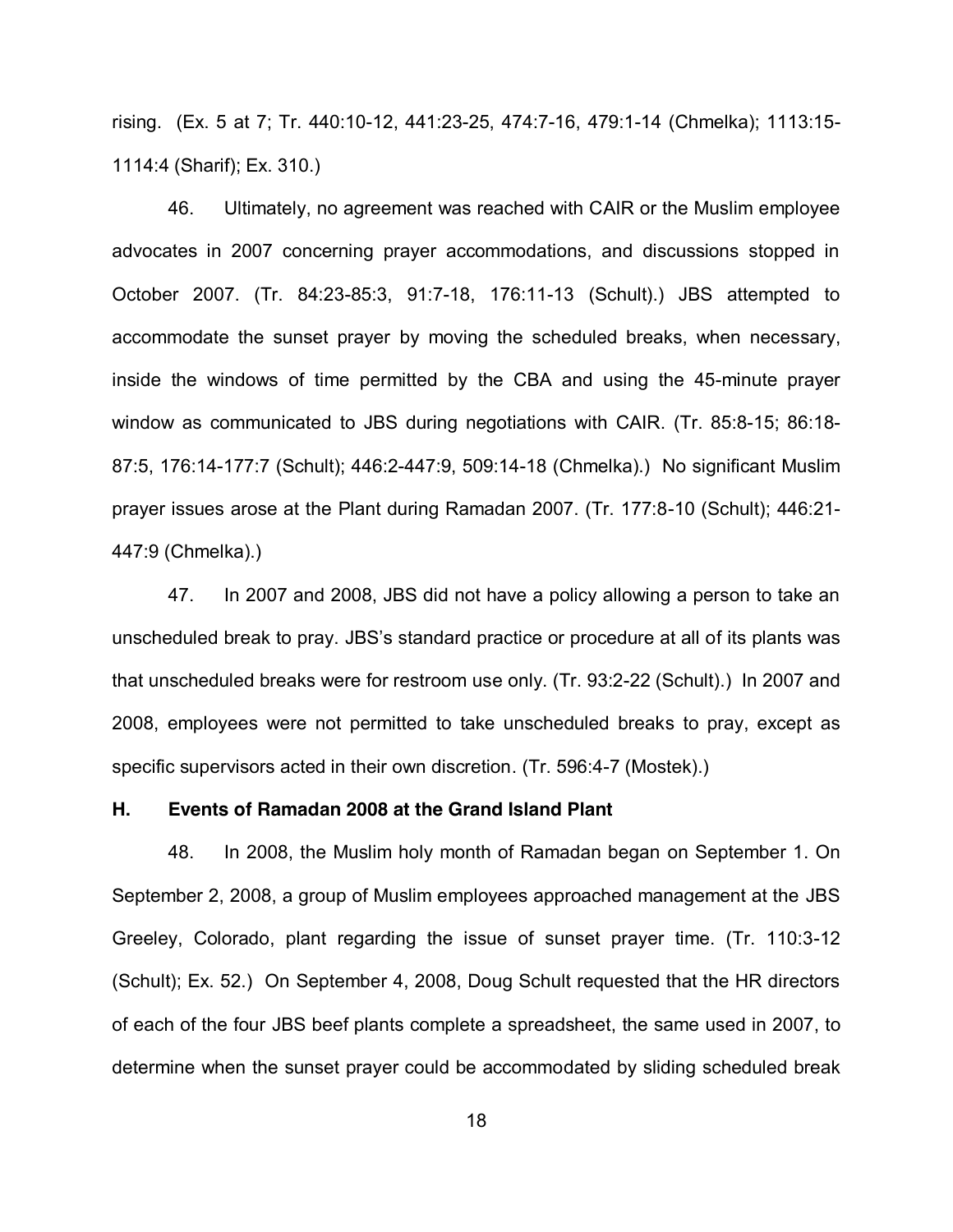times within the applicable CBA break windows and assuming a 45-minute prayer window. (Tr. 167:14-170:4, 177:11-15 (Schult); 447:13-448:1 (Chmelka); Ex. 10.) JBS corporate executives met on Saturday, September 6, 2008, at the corporate office in Greeley, Colorado, to discuss options for accommodating Muslim employees' requests for prayer time. Although centered on the Greeley plant, the discussion was intended to cover anticipated prayer issues potentially arising at the Grand Island and Cactus plants. (Tr. 110:25-112:22 (Schult).)

49. On Wednesday, September 10, 2008, an incident occurred in a storage room at the Plant involving a group of female Somali Muslim employees, their supervisor Cindy Davis, and management employees Roger Cooper and Mike Helzer. The women were praying during the employees' regular break and perceived that their prayers had not been respected by Cooper and Helzer. Specifically, the women stated that Helzer and Cooper yelled at them and interrupted the prayers, and that Cooper grabbed one of their improvised cardboard prayer mats. Chmelka listened to the complaints; told the women she would investigate; and told the women to return to work on Friday. (Tr. 216:4-14, 232:20- 235:4 (Helzer); 475:25-476:13 (Chmelka); 536:18- 542:20 (Cooper); 1080:17-1082:11 (Naima Mohamed); Ex. 11; Ex. 52.)

50. On Thursday, September 11, 2008, a group of Somali Muslim employees approached Plant general manager Dennis Sydow and Mary Chmelka to request prayer time. The Muslim employees told the JBS managers that the Muslims had only a 10 minute window in which to pray. (Tr. 177:16-21 (Schult); 305:9-11, 310:18-21, 401:12- 15 (Sydow); 448:8-449:4, 450:19-22, 503:11-23 (Chmelka); Ex. 11.)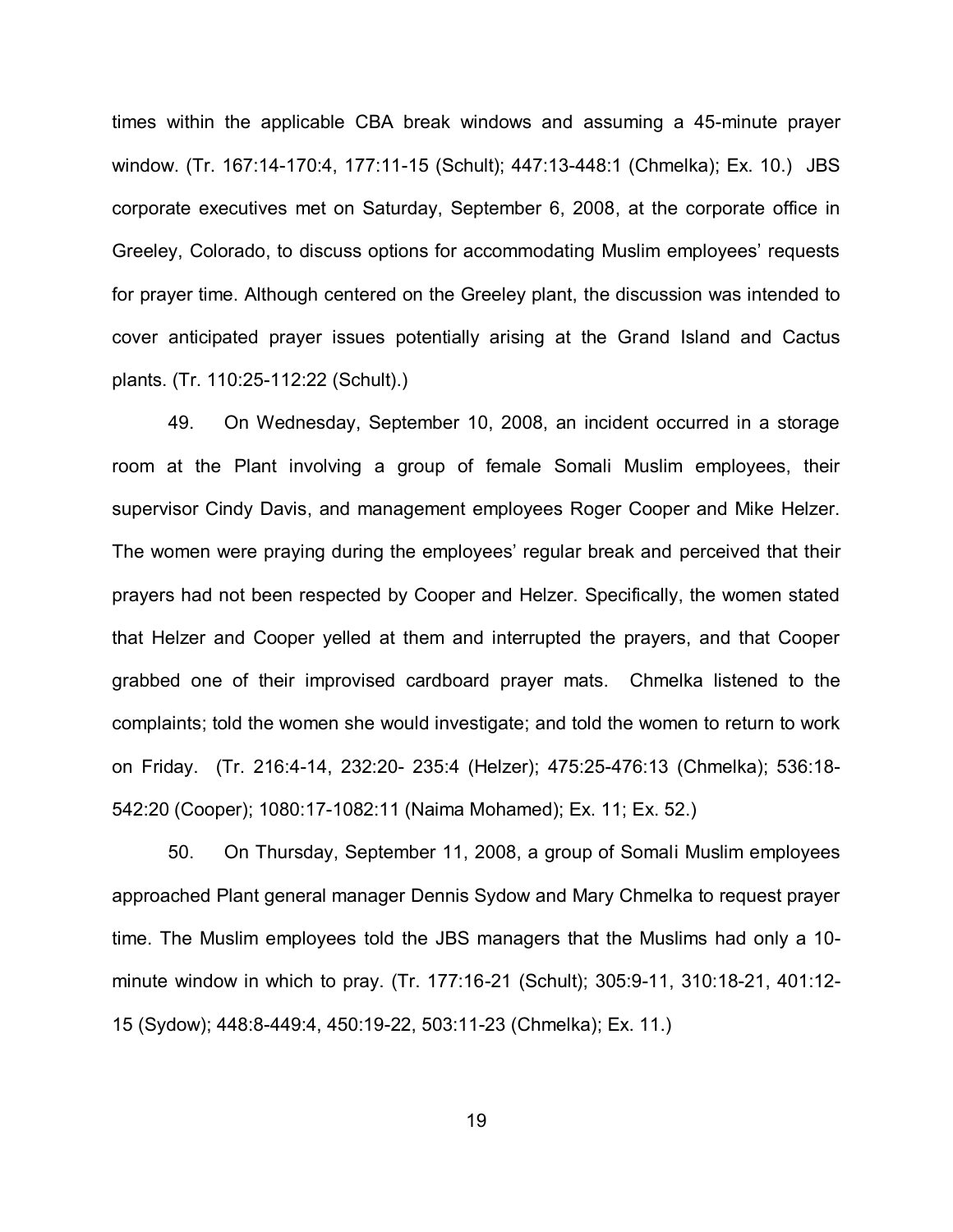51. On Friday, September 12, the Somali Muslim women returned to the Plant as instructed and asked Chmelka whether they would be able to leave the line when they needed to pray. Chmelka explained that Plant management would be meeting with the Muslims' representatives to address prayer issues. The women said that they would return to work on Monday once they knew whether they would have prayer time. Chmelka told them to call in to avoid being considered a no-call, no-show. (Ex. 11 at 2; Naima Mohamed Tr. 1082:8-23.)

52. JBS and Union representatives met with the Muslim employee representatives on Friday, September 12, 2008. (Tr. 238:16-239:3 (Helzer); 306:11-16 (Sydow); 449:8-10 (Chmelka); 1082:12-19 (Mohamed); Ex. 12; Ex. 52.) The Muslim employee representatives told JBS managers that they spoke for all Muslim employees in the plant. (Trial Tr. 239:4-7 (Helzer); 401:8-11 (Sydow); 1082:20-23 (Naima Mohamed).)

53. The Muslim employee representatives expressed that Muslim employees wanted a break at sunset in order to pray, explaining "[t]he issue today is about going to pray on time and that varies . . . . The issue today is will be allowed to go break when the prayer time comes." (Tr. 401:22-402:1 (Sydow); 450:3-18 (Chmelka); Ex. 12 at 1.) In response, Mary Chmelka stated, "[l]ast year we were told by the representatives (who are no longer here) that we had a 45 minute window for prayer time and that it would give you plenty of time because it would be right around the break time." (Ex. 12 at 3.) The Muslim employee representatives stated that they were seeking a year-round solution, "[i]f we don't pray the other 11 months, then Ramadan isn't any good. We pray 365 days per year. Also, our prayer time changes." (Tr. 121:7-17, 122:11-17 (Schult);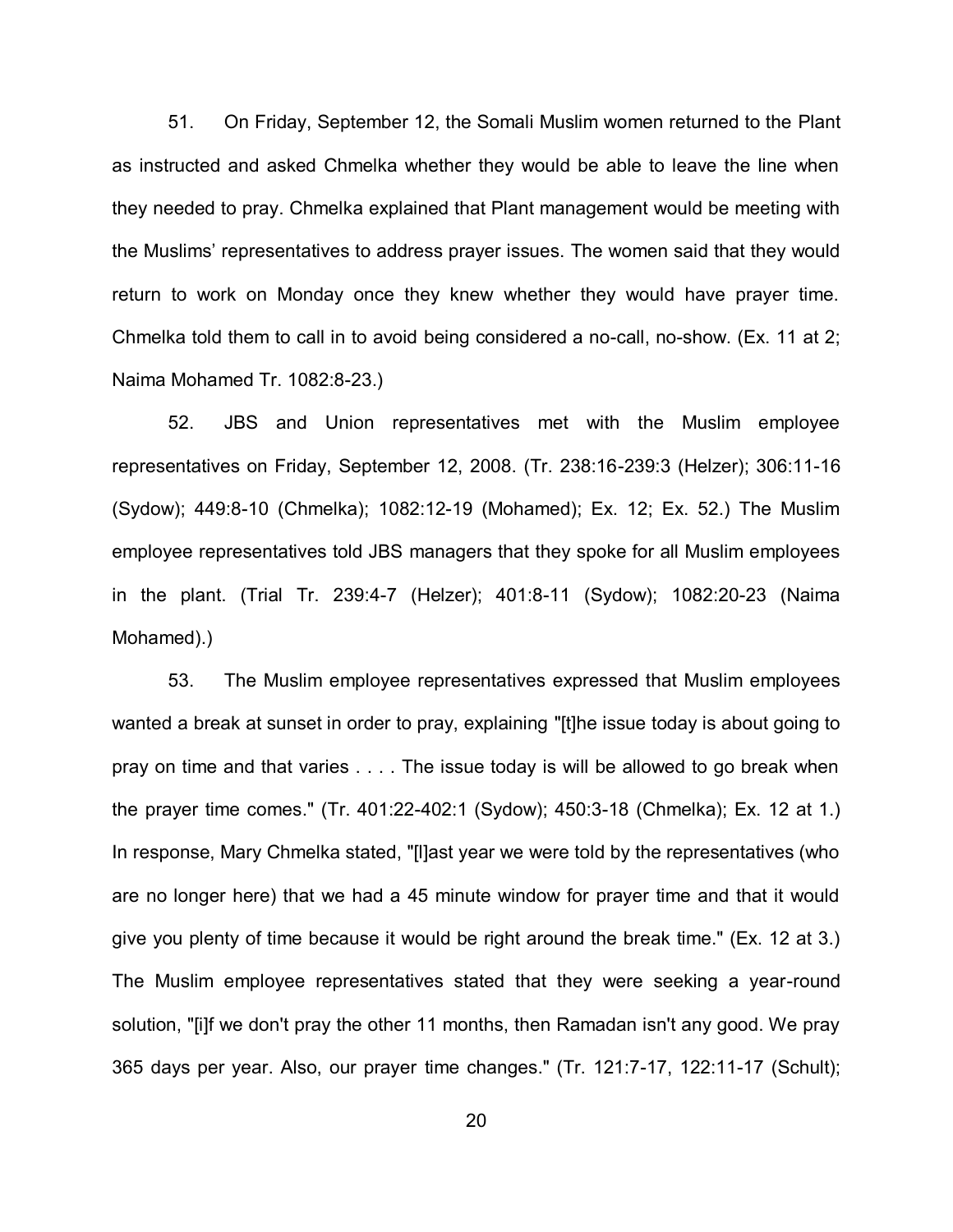326:25-327:4, 402:2-6 (Sydow); 451:9-15 (Chmelka); Ex. 12 at 3.) A number of prayer accommodations were proposed and discussed during this meeting, including the changing of break times to coincide with prayer times, and allowing Muslim employees to spell other Muslim employees at prayer times. (Tr. 239:8-16 (Helzer); 308:15-313:13 (Sydow); Ex. 12.) Sydow told them that the meal break had to occur between 7:30 pm and 8:30 p.m. under the CBA, so he could not accommodate this request. (Tr. 312:17-313:17 (Sydow); Tr. 217:4- 217:7 (Helzer).)

54. On Monday, September 15, 2008, JBS managers, Union representatives, and Muslim employee representatives met again. (Tr. 238:16-239:3 (Helzer); 333:22- 334:1 (Sydow); 452:24- 453:1 (Chmelka); Ex. 16; Ex. 52.) JBS inquired why the 45 minute sunset prayer window no longer applied. The Muslim representatives stated that the 45-minute window was "not correct" and that the Muslim employees "have to pray within 10 minutes of sunset and at the most 15 minutes after sunset." (Tr. 316:16-21, 329:22-330:1, 334:6-15 (Sydow); 452:15-21 (Chmelka); Ex. 16, at 1.) The Muslim representatives stated that the prayer issue was not limited to the sunset prayer but extended to other daily prayers that occurred during work hours. (Tr. 239:17-19 (Helzer); 403:1-6 (Sydow); Ex. 16 at 3.) The Muslim representatives inquired whether the Muslim employees could leave the line to pray one by one while others covered for them. Mary Chmelka stated that it would not be possible for 200 employees to be relieved within a 10-minute window, and Dennis Sydow explained JBS's position regarding the safety and quality concerns created by such an accommodation. (Tr. 314:5-8, 337:21-339:24 (Sydow); 451:15-452:11 (Chmelka); Ex. 16 at 2.) JBS's position was that it was not possible to accommodate the sunset prayer year-round by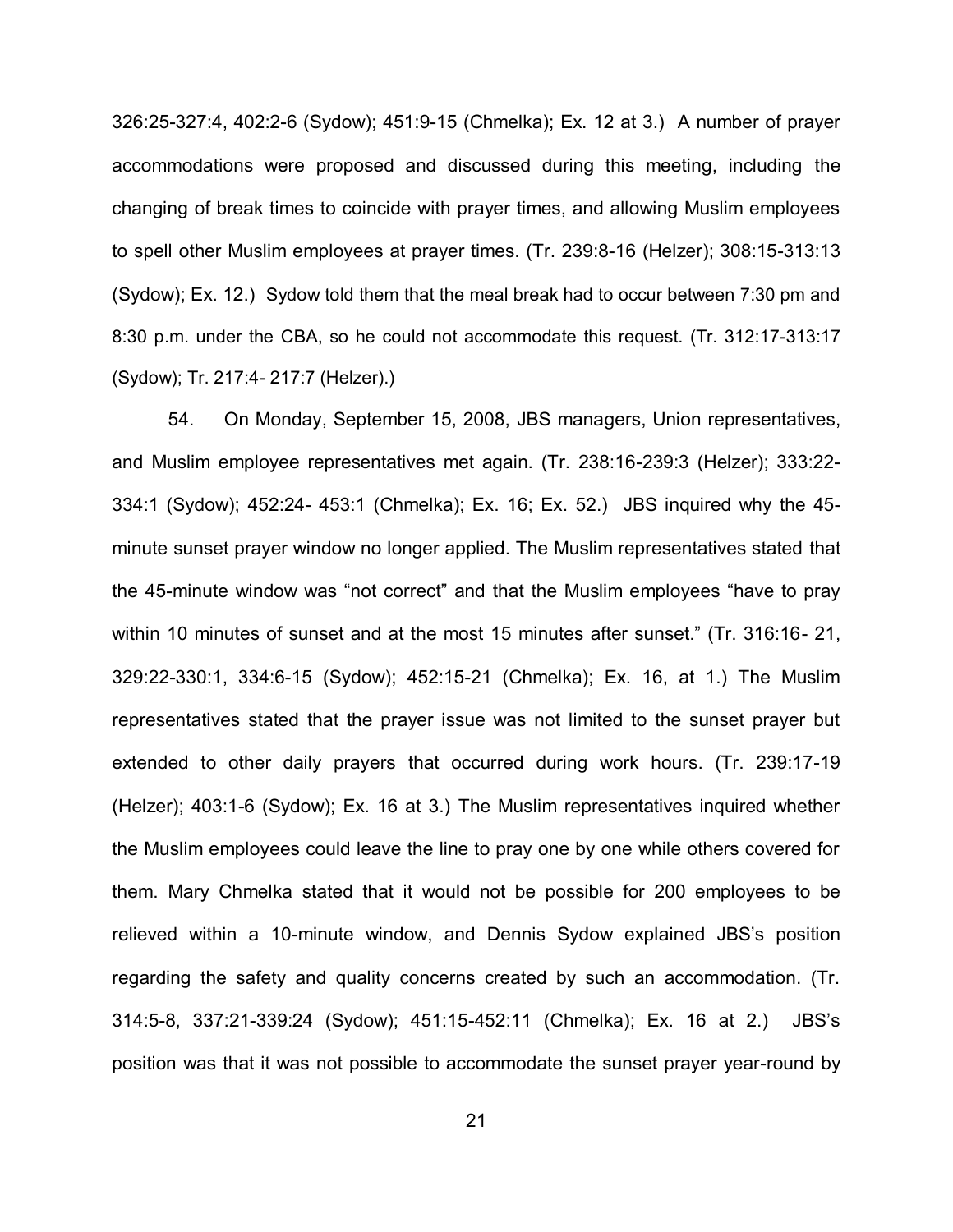moving the break times within the CBA-mandated break windows because sunset occurred outside the CBA window during parts of the year. Sunset occurred earlier than 7:30 p.m. beginning September 23, 2008, eight days prior to the end of Ramadan. (Tr. 123:6-17 (Schult); 451:5-8 (Chmelka); Ex. 10 at 2-4; Trial Ex. 52.) During the meetings, JBS reiterated to the Muslim employees that they were free to pray on their break times in any safe area of the plant with no one bothering them. (Ex. 12, p. 3; Ex. 16 at 3.)

55. Following the September 15 meeting, a group of approximately 150 Somali Muslim employees gathered outside the facility to protest and refused to report for work. (Tr. 125:2-5 (Schult); 240:7-15 (Helzer); 345:8-24 (Sydow); 453:20-25, 496:20- 25 (Chmelka); 882:21-24, 901:13-20 (Omar Mohamed); 954:10-14, 969:15-18 (Abdi); 1030:21-1031:25, 1083:10-17 (Naima Mohamed); 1191:18-1192:2 (Adan); Ex. 355.) Late on September 15, Doug Schult drafted a letter that was faxed to the Union stating that the striking employees were in violation of the CBA, and that JBS expected the Union to fulfill its obligation to instruct the employees to return to work and to inform them that they could be terminated for their actions. (Tr. 173:1-19 (Schult); Ex. 17.)

56. On September 16, 2008, a group of Somali Muslim employees again failed to report to work. (Tr. 125:12-19 (Schult); 348:4-6 (Sydow); 454:14-16 (Chmelka); 882:21-24 (Omar Mohamed); 971:5-7 (Abdi); 1030:21-1031:1 (Naima Mohamed); 1191:18-1192:11 (Adan); Ex. 355; Ex. 370.) On the afternoon of September 16, 2008, JBS officials, Union representatives, and the Muslim employee representatives met again at the Union's office. An agreement was reached that, for the remainder of Ramadan, the B-shift meal break would be a rigid mass break at 7:45 p.m.; the shift would be shortened by 15 minutes to  $7\frac{3}{4}$  hours; and the employees who failed to report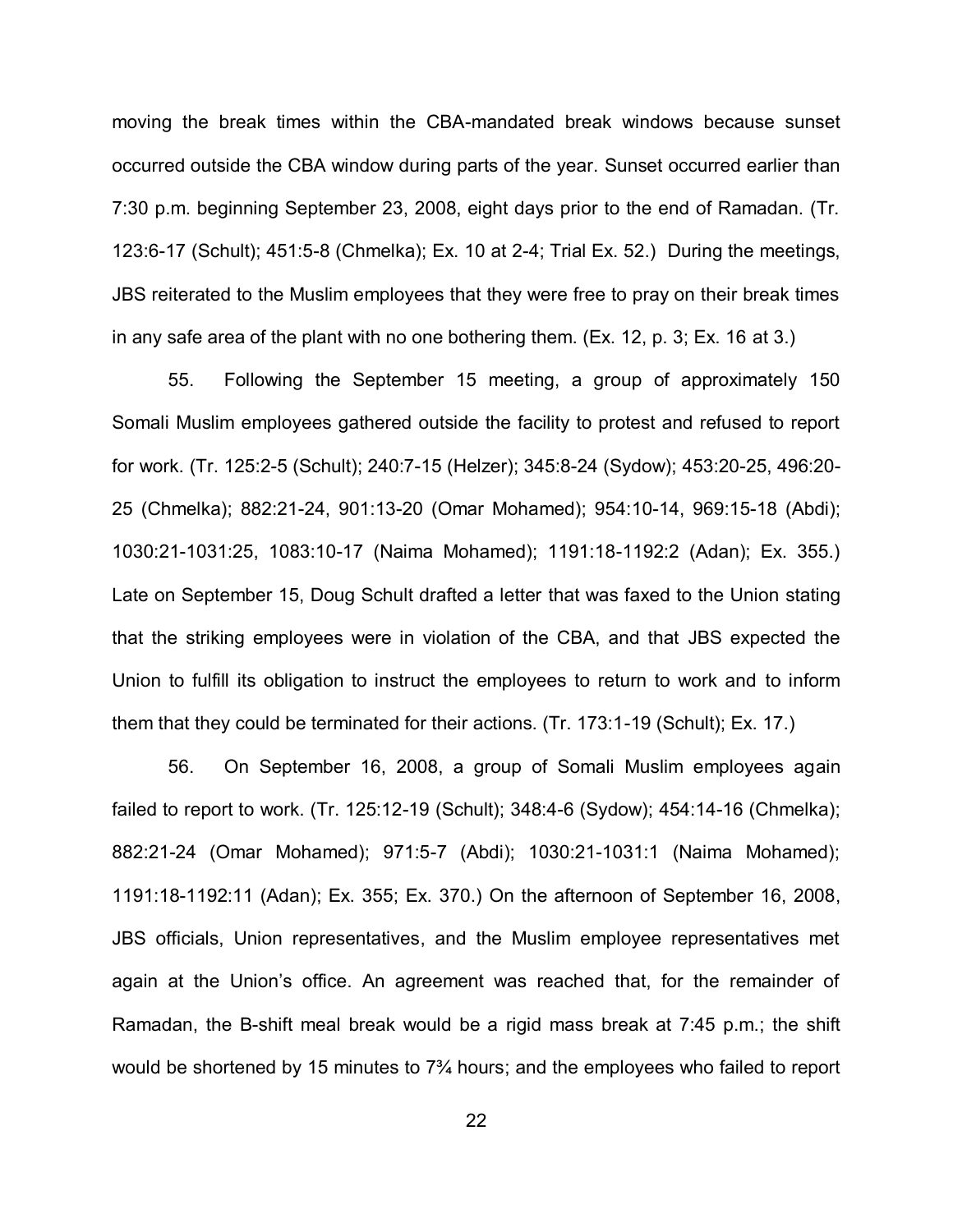for work on September 15 and 16 would have a letter placed in their files. The agreement was approved by Sergio Sampaio, head of JBS beef operations. (Tr. 126:11- 13, 128:7-129:17 (Schult); 352:17-355:12, 356:6-11 (Sydow); 437:17-21, 454:17-455:19 (Chmelka); 931:14-22 (Abdi); 1029:24-1030:1 (Naima Mohamed); Ex. 20; Ex. 52.) The stated rationale for shortening the shift by 15 minutes was to keep the last period of the work day the same length as the other periods. (Tr. 195:22-196:10 (Schult); 354:7-22 (Sydow); 443:11-20, 513:15-514:2 (Chmelka).)

57. At the end of B shift on the night of September 16, or in the early morning hours of September 17, signs handwritten in Spanish were posted throughout the plant. These signs referenced the 7:45 p.m. meal break time, and encouraged employees to meet at the personnel office at  $3.00$  p.m. to "fight for their rights." (Tr. 410:15-411:19 (Sydow); 457:6-458:2 (Chmelka); Ex. 18.) 127.

58. On Wednesday, September 17, 2008, a large group of non-Muslim employees gathered and refused to go to work. The non-Muslim employees were upset after hearing of the agreement to move the meal break to 7:45 p.m. and cut 15 minutes off the end of the shift, and also because they heard rumors that the Somali Muslim employees had been paid when they refused to work and had received a dollar raise. (Tr. 131:17-132:2 (Schult); 249:23-251:7, 251:25-252:6 (Helzer); 359:14-17, 360:11-14, 361:16-362:4 (Sydow); 458:8-459:22 (Chmelka); 881:25-882:20 (Omar Mohamed); 1032:10-20, 1083:18-1084:2 (Naima Mohamed); 1193:8-19 (Adan).) The Somali Muslim employees in fact had not been paid when they refused to work earlier in the week, nor had they received or been promised a raise. (Tr. 132:8-12 (Schult); 362:5-6 (Sydow); 459:23-460:4, 460:24-461:4 (Chmelka).) B-shift operations were canceled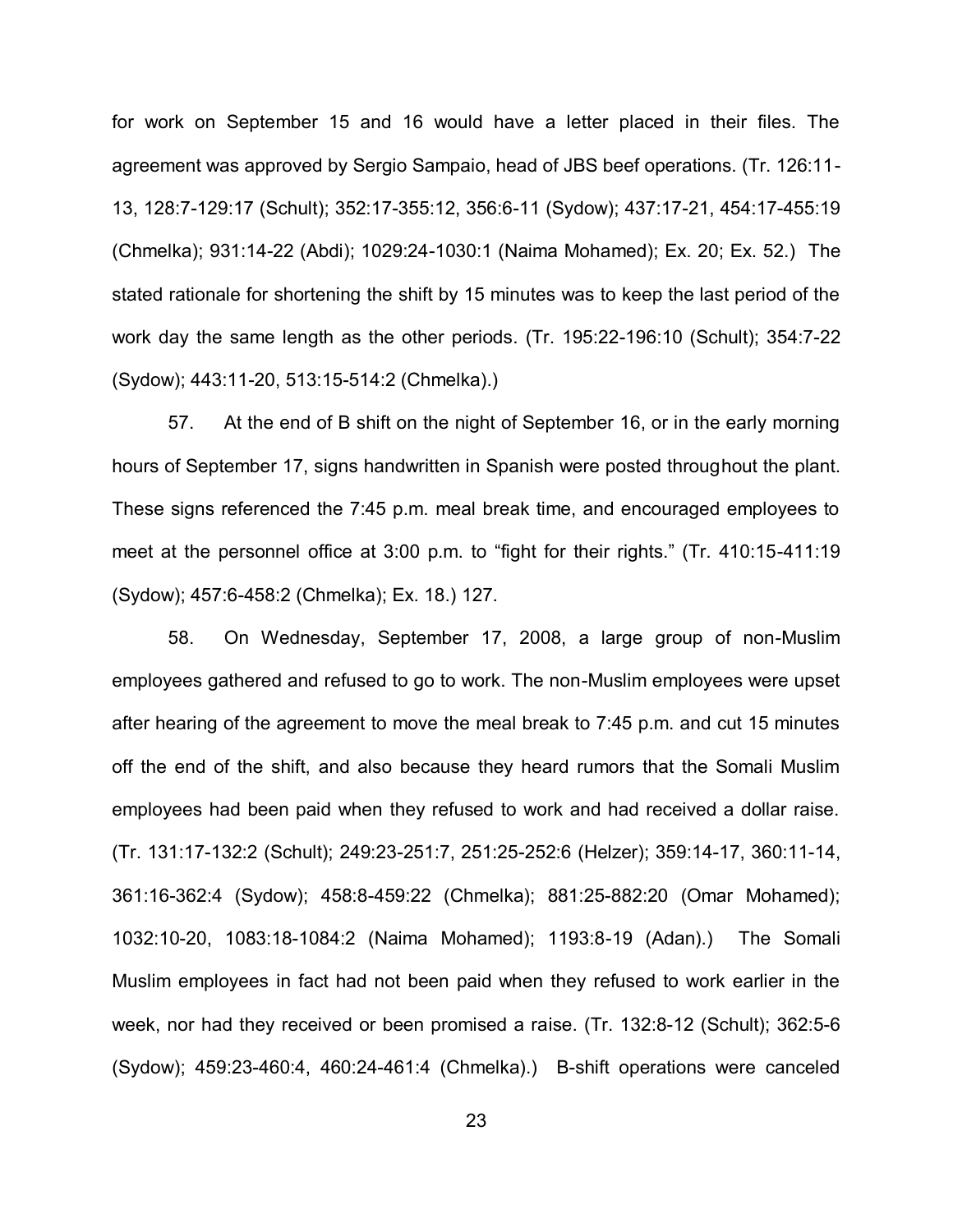that evening because there were not enough employees present to work. (Trial Tr. 199:10-13 (Schult); 251:3-7 (Helzer); 367:20-368:1 (Sydow); 461:24-25 (Chmelka); 904:14-20 (Omar Mohamed); 1035:2-6, 1084:3-5 (Naima Mohamed).)

59. On Thursday, September 18, 2008, several hundred non-Muslim employees gathered outside the plant and refused to work. (Trial Tr. 134:10-11, 200:11- 18 (Schult); 251:8-13 (Helzer); 368:11-25 (Sydow); 462:4-8, 463:8-10 (Chmelka); Trial Ex. 52.) To avoid a plant shutdown, JBS decided not to implement the agreement for the 7:45 p.m. mass break and to return the meal break to its original time. The Union did not oppose this decision. (Tr. 138:19-25, 147:16-148:3, 199:4-9 (Schult); 253:13-19 (Helzer); 371:5-14, 412:1-7 (Sydow); 462:9-19 (Chmelka).) The non-Muslim employees demanded that JBS provide proof that the Muslim employees had not been paid when absent, nor received a raise, and confirm in writing that the meal break would remain at its normal time. After this documentation was provided, the employees returned to work and B shift resumed operations. (Tr. 139:1-8, 140:8-11 (Schult); 252:13-253:7 (Helzer); 373:17-19 (Sydow); 464:21-24 (Chmelka); Ex. 21.)

60. During the September 18, 2008, B shift, JBS rescinded the 7:45 p.m. meal time agreement and returned the meal break to its "normal" time. The non-Muslim protestors then returned to work. The non-Muslim protesters were not disciplined or terminated. (Tr. 140:3-11 (Schult); Tr. 512:13-513:10 (Chmelka); Ex. 21).) The decision to rescind the break time agreement was communicated to the Union and to the Somali Muslim employee representatives, as well as to plant managers and supervisors, all of whom were responsible for communicating it, and did communicate it, to the production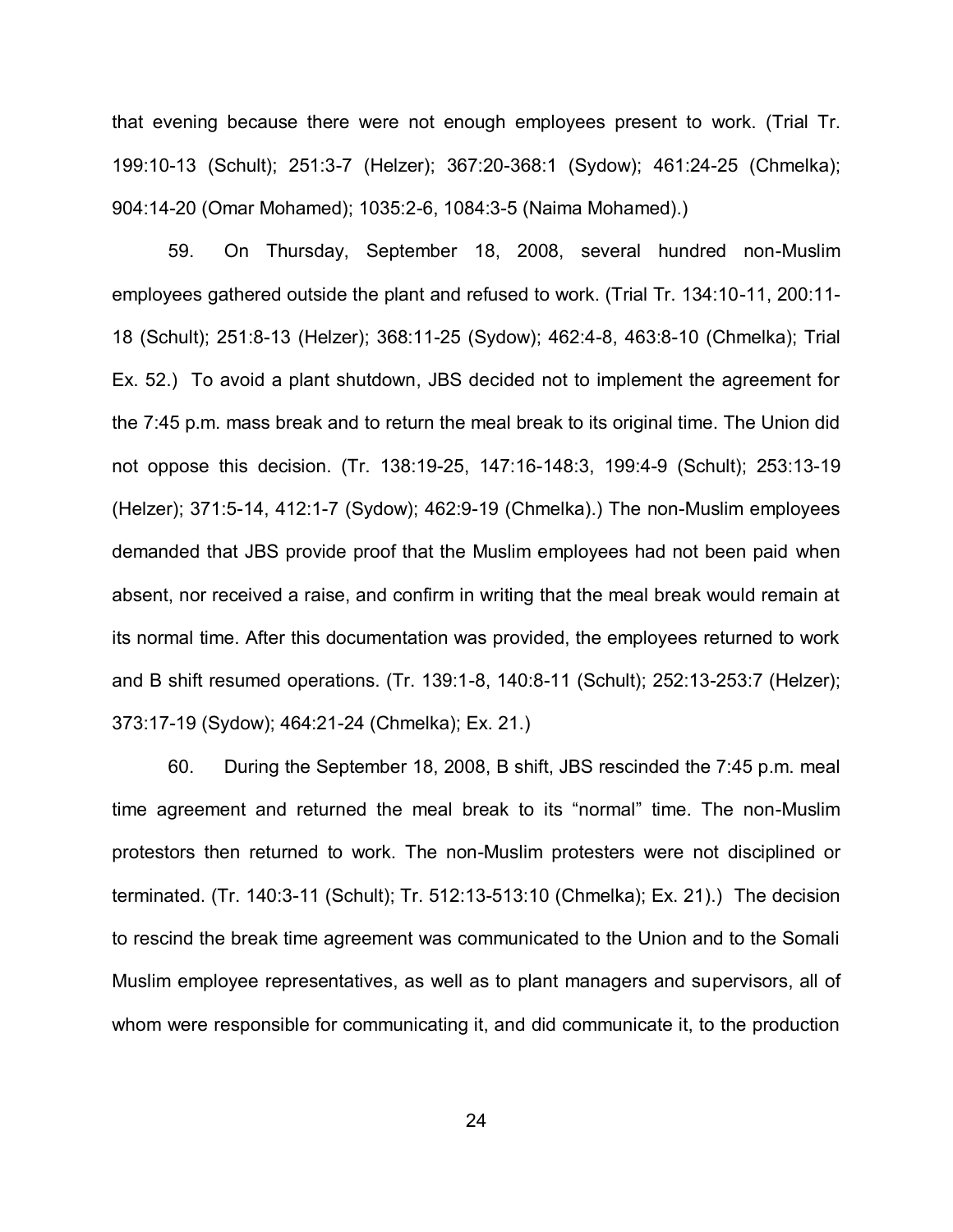employees. (Trial Tr. 145:23-146:13, 207:7-208:17 (Schult); 253:20-254:5 (Helzer); 371:10-12 (Sydow); 466:21-467:19 (Chmelka); 810:5-12 (Ibrahim).)

61. Around 7:45 p.m. on September 18, 2008, ten to fifteen Somali Muslim employees left their positions without permission prior to break time and while the lines were operating. These employees were sent to the personnel office to speak to Chmelka. (Tr. 148:19-22 (Schult); 254:6-10, 255:1-3 (Helzer); 375:22-25, 376:21-22 (Sydow); 468:4-13 (Chmelka); 932:13-14, 973:4-8 (Abdi); 1035:16-21, 1037:6-11, 1084:21-1085:7 (Naima Mohamed).) Chmelka began the process of preparing written disciplinary actions for these employees for leaving the line without permission, but had time to prepare only one warning notice before the meal break began at 8:00 p.m. Chmelka sent the employees to the cafeteria so they could take their break and end their fast. (Trial Tr. 468:14-469:17 (Chmelka).)

62. During and after the meal break on September 18, 2008, a group of Somali Muslim employees engaged in a loud demonstration in the cafeteria in protest of JBS's decision to rescind the break-time agreement. (Tr. 151:18-152:7 (Schult); 255:4-15 (Helzer); 377:9-12, 379:19-23, 412:10-20 (Sydow); 439:21-440:1, 469:18- 470:15 (Chmelka); 810:20-25 (Ibrahim); 934:17-935:3 (Abdi); 1038:14-24 (Naima Mohamed); 1194:14-16 (Adan).) At the end of the meal break, approximately 70-80 Somali Muslim employees refused to return to work and refused to leave the cafeteria. (Tr. 143:18- 144:13, 153:23- 154:10 (Schult); 256:3-4 (Helzer); 471:3-15, 510:17-24 (Chmelka); 1208:4-1209:17 (Adan).) The Grand Island police were called, and 11 officers, including the Chief of Police, responded to the plant at 9:08 p.m. (Tr. 155:6-13 (Schult);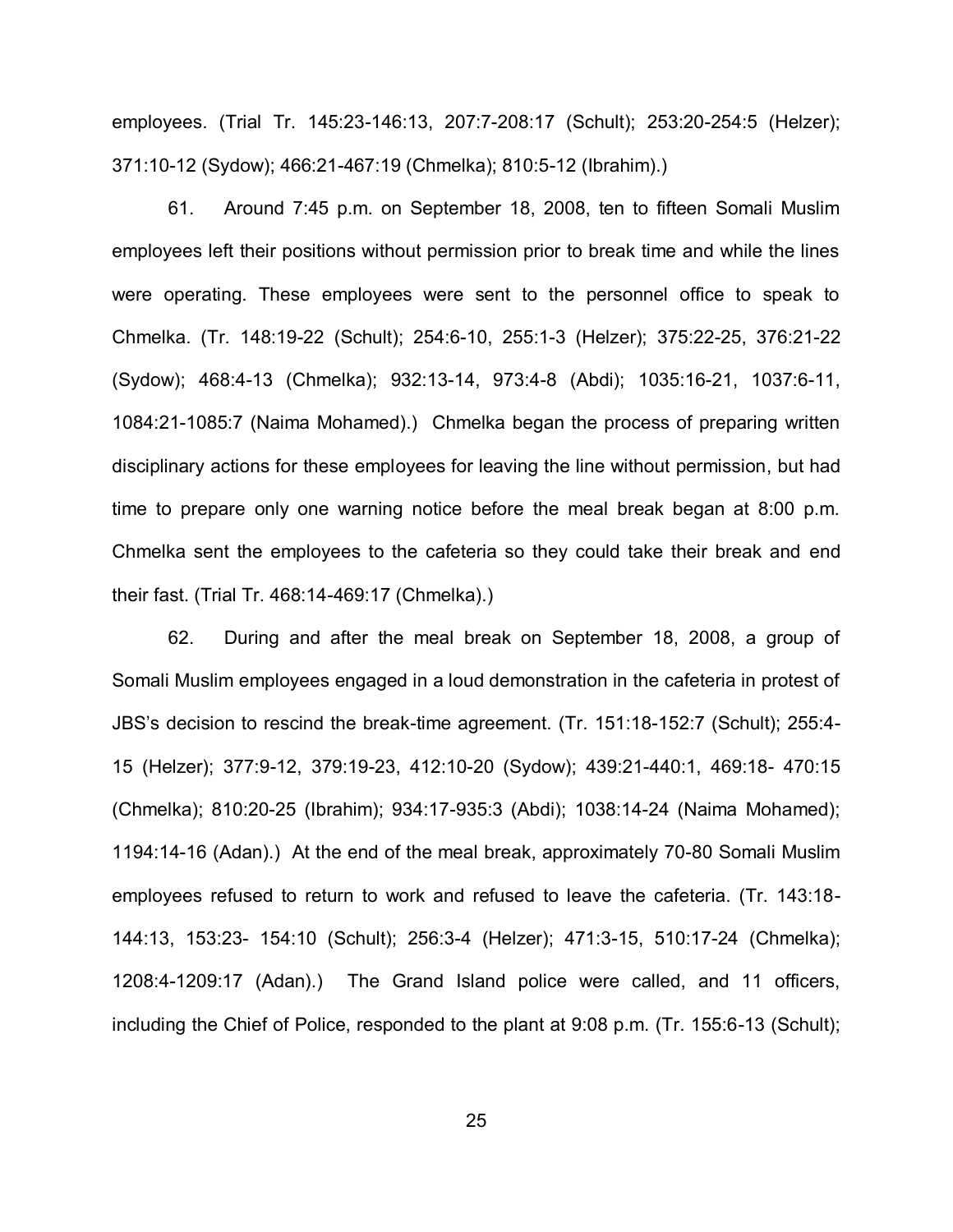378:10-13 (Sydow); 627:1-628:2 (Lamken); 989:16-24, 999:18-22, 1001:6-23 (Keiper); Ex. 26 at 3.)

63. Eventually, about 70-80 Somali Muslim employees left the plant that night rather than return to work as instructed. The Somali Muslim employees who left the plant that night were terminated the following day for withholding work and violating the "No Strike/No Lockout" provision of the CBA.  $(Tr. 157:2-159:6, 173:20-25$  (Schult); 380:15-18 (Sydow); 471:3-15 (Chmelka); 628:22-25 (Lamken); 994:24-995:12 (Keiper); 1040:6- 15 (Naima Mohamed); Ex. 22.)

64. During the work stoppages that occurred during the week of September 15, both the Muslim and non-Muslim employee groups were informed by JBS and Union representatives that they were violating the CBA and could be terminated for withholding work. (Tr. 137:16-20, 173:14-19 (Schult); Ex. 17.) Neither the Muslim nor the non-Muslim employees who withheld work on September 15, 16, 17 and 18 were disciplined or terminated for striking or withholding work, with the exception of those employees who refused to return to work and instead left the plant following the B-shift meal break on September 18. (Tr. 158:14-159:6 (Schult); 438:2-13, 455:17-24, 518:14- 19 (Chmelka).)

65. On September 15, 2008, the absence of the protesting Muslim employees required the chain speed to be reduced from 360 to a little over 200 head per hour. That night, the slaughter-side of the Plant processed only 2366 head, compared to an average of 2800 head, while the fabrication-side of the Plant processed only 1960 head, compared to an average of 2800 head. (Tr. 240:23-242:5 (Helzer); 406:11-16 (Sydow); Ex. 317.) Production was also negatively affected the following day, September 16,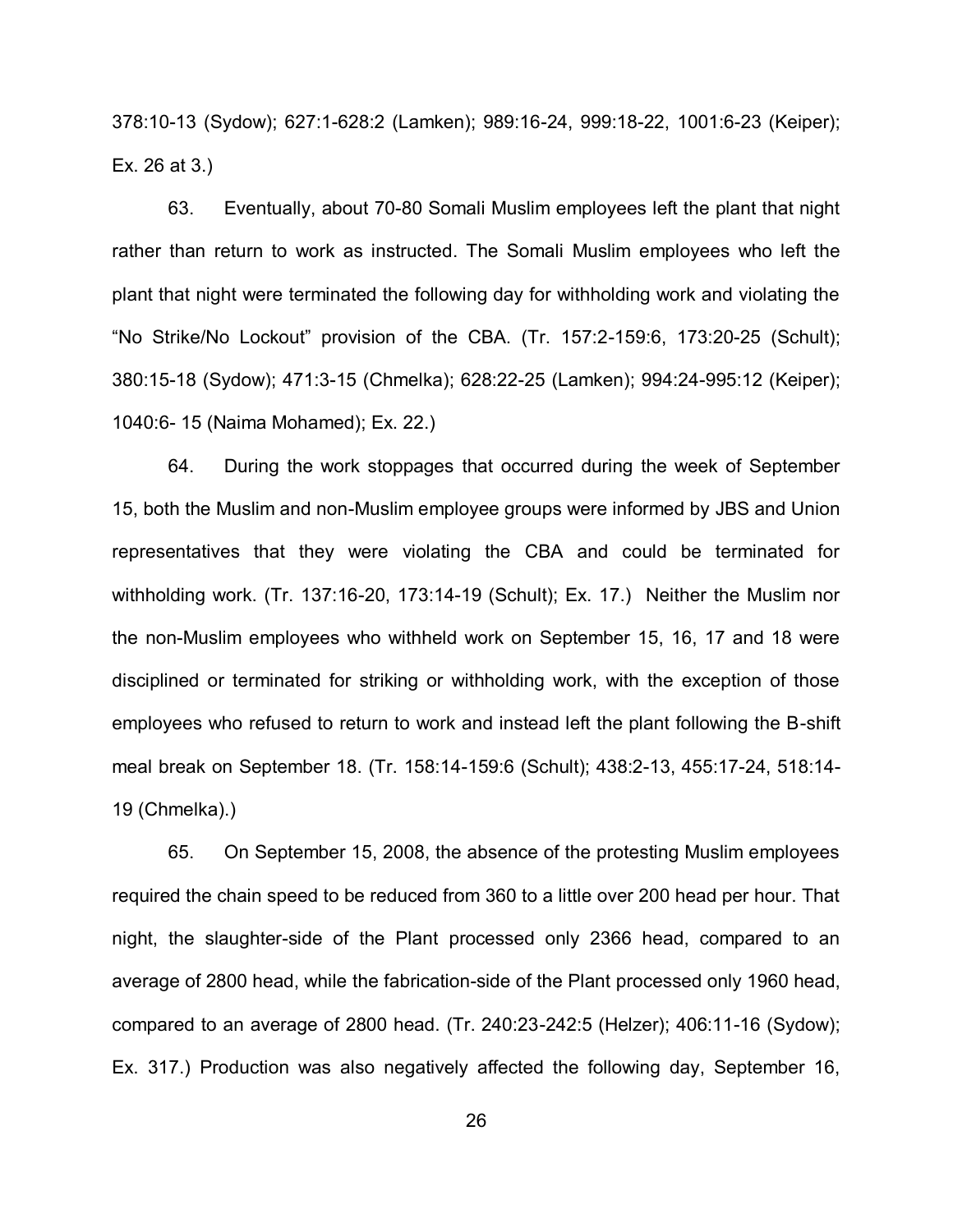2008, as the Muslim employee protests continued. Chain speed had to be reduced again, and production was short by about 500 head. (Tr. 249:3-13 (Helzer); Ex. 324.) 144.

66. On September 17, 2008, B shift slaughtered only 676 head, and processed only 22 head of cattle before operations were canceled and the few employees who had reported to work were sent home. (Tr. 413:1-16 (Sydow); Ex. 324.) On September 18, 2008, production numbers for both shifts of slaughter and fabrication were each more than 1000 head below average. (Tr. 413:1-16 (Sydow); Trial Ex. 324.) In an attempt to catch up on production lost earlier in the week, the plant operated Saturday, September 20, 2008, incurring \$389,903 in overtime labor expenses. The plant also operated Saturday, September 27, 2008, incurring \$428,508 in overtime labor expenses. The plant would not have operated on those two Saturdays but for the work disruptions the week of September 15, 2008. (Tr. 416:21-417:14, 421:1-16 (Sydow); 904:21-905:1 (Omar Mohamed); Trial Ex. 324; Ex. 325.)

#### **CONCLUSIONS OF LAW**

At the close of the EEOC's evidence, JBS moved for judgment on partial findings. Federal Rule of Civil Procedure  $52(c)$  states that "[i]f a party has been fully heard on an issue during a nonjury trial and the court finds against the party on that issue, the court may enter judgment against the party on a claim or defense that, under the controlling law, can be maintained or defeated only with a favorable finding on that issue." Based on the parties' agreement as reflected in the Final Pretrial Order, the Court permitted the Parties to submit deposition designations and objections after the close of trial. (*See* Filing No. 479 at 12.) The EEOC has submitted its designations and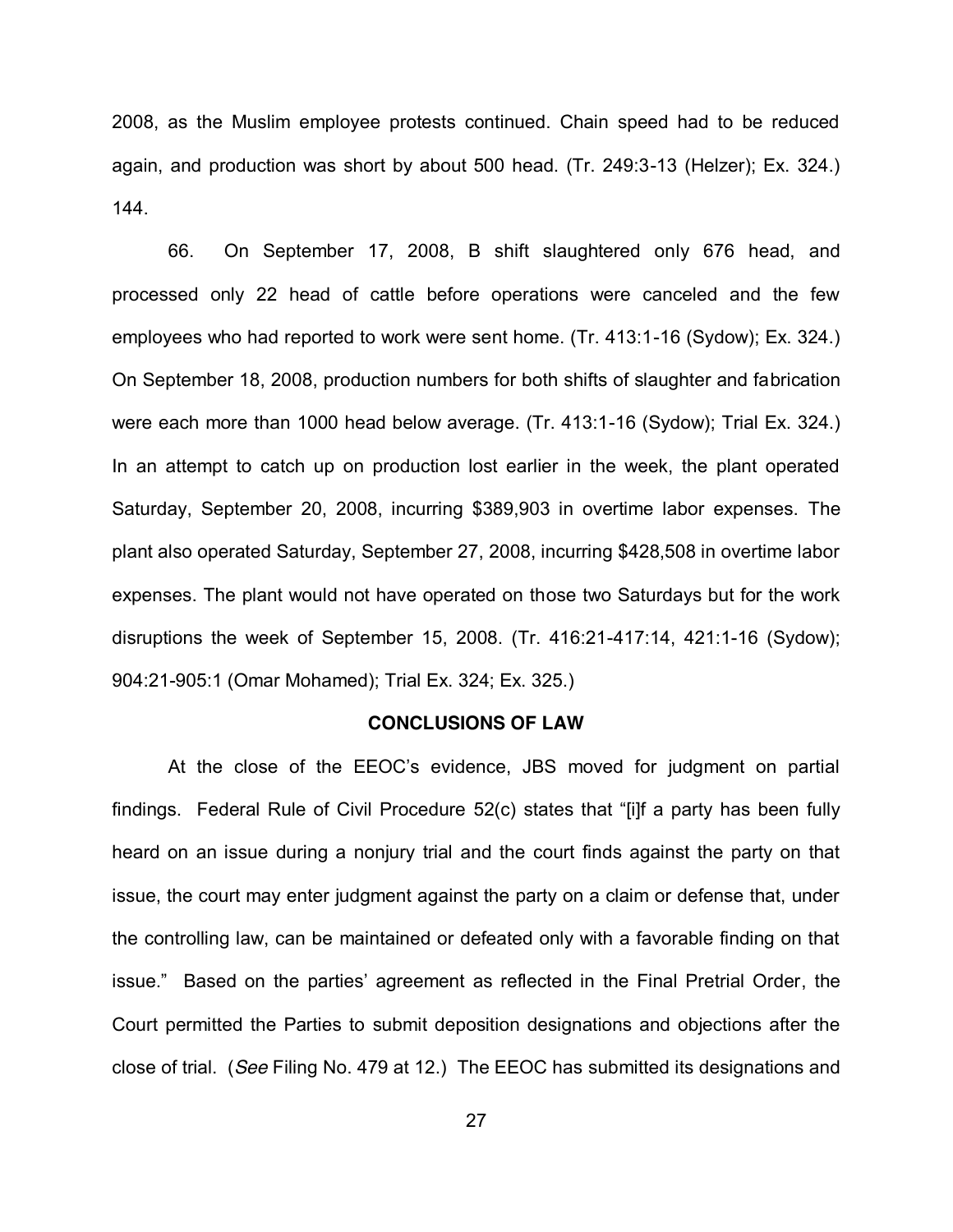has been fully heard on its claims. (Tr. 1232:14-23.) During the EEOC's case in chief, JBS presented evidence of its defenses, and the EEOC had an opportunity to cross examine and otherwise challenge JBS's evidence with respect to its defenses. The Court concludes that the EEOC has been fully heard, and that JBS has established its affirmative defenses based on the evidence before the Court. Accordingly, the Court grants JBS's Rule 52 motion and makes the following separately stated conclusions of law as required by Rule 52(a):

### **1. Parties and Jurisdiction**

The Court has jurisdiction over Phase I of these proceedings pursuant to Section 707 of Title VII, 42 U.S.C. § 2000e-6, as amended. (Filing Nos. 296, 338; 479 at 2-4.) The EEOC has alleged that JBS violated Title VII by engaging in a pattern or practice of failing to reasonably accommodate the religious practices of Muslim employees at its Grand Island, Nebraska, facility. Specifically, the EEOC claims that JBS failed to (1) allow Muslim employees to take unscheduled breaks to pray; and/or (2) move the meal break during the remainder of Ramadan 2008 (from September 18 through September 30, 2008) to a time that coincided closely with such employees' sunset prayer time. (Order on Final Pretrial Conference for Phase I (Filing No. 479 at 4-5.)

### **2.** The EEOC's Prima Facie Case

Title VII of the Civil Rights Act of 1964 provides, in part, that "[i]t shall be an unlawful employment practice for an employer . . . to discriminate against any individual with respect to his compensation, terms, conditions, or privileges of employment, because of such individual's race, color, religion, sex, or national origin." 42 U.S.C.  $\S$  $2000e-2(a)(1)$ . Title VII, as amended, permits the EEOC to bring actions to prevent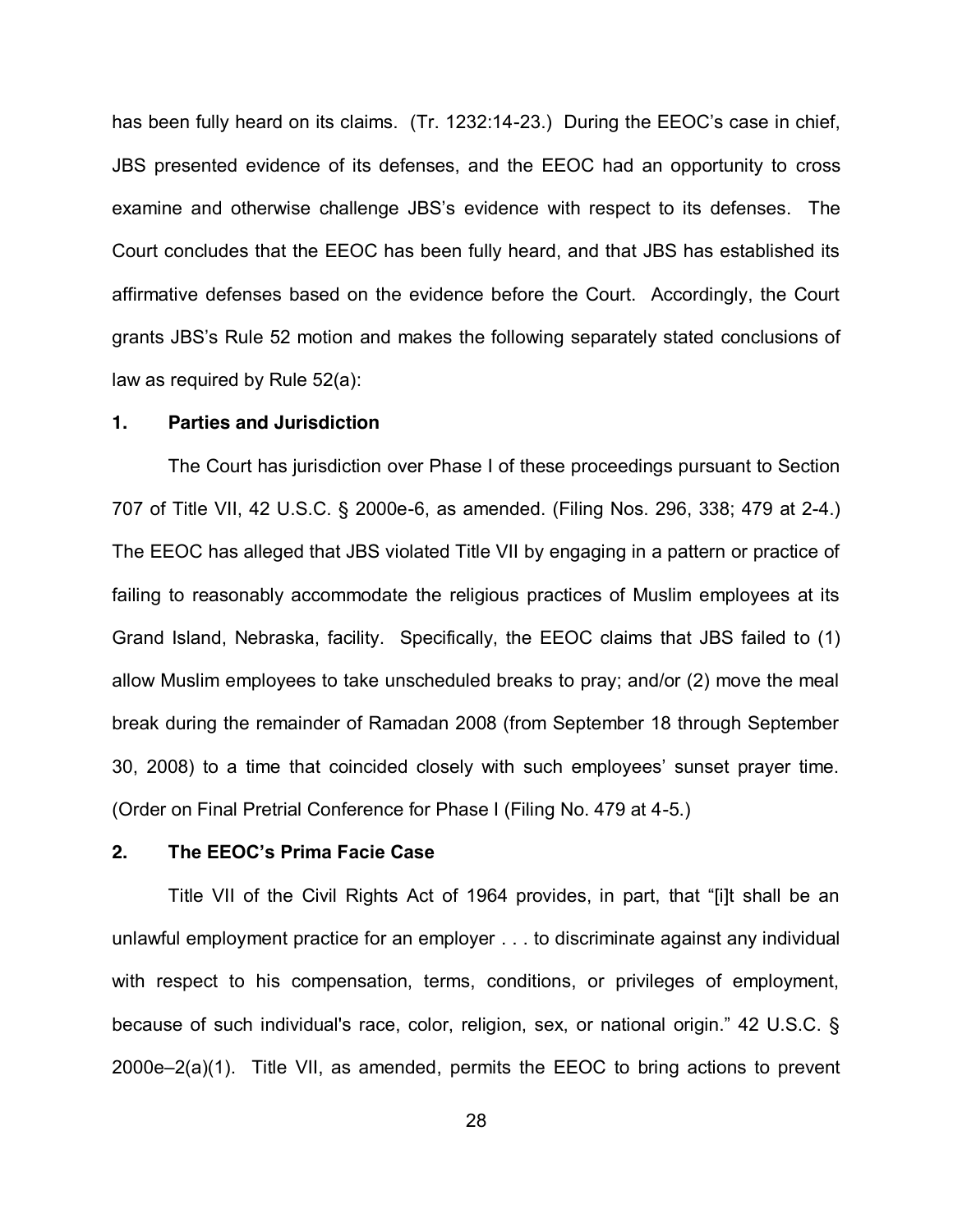unlawful employment practices under two separate sections. *See* 42 U.S.C. §§ 2000e-5 & 2000e–6. Section 707 of Title VII authorizes the EEOC to sue when it "has reasonable cause to believe that [an employer] is engaged in a pattern or practice" of unlawful discrimination. 42 U.S.C. § 2000e–6(a). Generally, cases alleging a pattern or practice of discrimination under Section 707 are tried using the model established in *Int'l Bhd. of Teamsters v. United States*, 431 U.S. 324 (1977). *See Craik v. Minnesota State Univ. Bd.*, 731 F.2d 465, 469-70 (8th Cir. 1984).

"To establish a prima facie case of pattern-or-practice discrimination, a plaintiff must prove that the employer 'regularly and purposefully,' . . . treated members of the protected group less favorably and that unlawful discrimination was the employer's fregular procedure or policy.<sup>38</sup> *EEOC v. McDonnell Douglas Corp.*, 191 F.3d 948, 951 (8th Cir. 1999) (quoting *Teamsters*, 431 U.S. at 335, 360). Proof of sporadic or isolated discriminatory acts by the employer are not sufficient, "rather it must be established by a preponderance of the evidence that 'discrimination was the company's standard operating procedure--the regular rather than the unusual practice.<sup>"</sup> Id. (quoting *Cooper v. Federal Reserve Bank of Richmond*, 467 U.S. 867, 875-76 (1984) and *Teamsters*, 431 U.S. at 336). A plaintiff "need not prove absolute uniformity, but only a 'regular' practice. Accordingly, 'at the liability stage of a pattern-or-practice trial the focus often will be not on individual . . . decisions but on a pattern of discriminatory decisionmaking." Ellis v. Costco Wholesale Corp., 285 F.R.D. 492, 4518 (N.D.Cal. 2012) (quoting *Teamsters*, 431 U.S. at 336). If the EEOC satisfies its initial burden, "the burden then shifts to the employer to defeat the prima facie showing of a pattern or practice by demonstrating that the Government's proof is either inaccurate or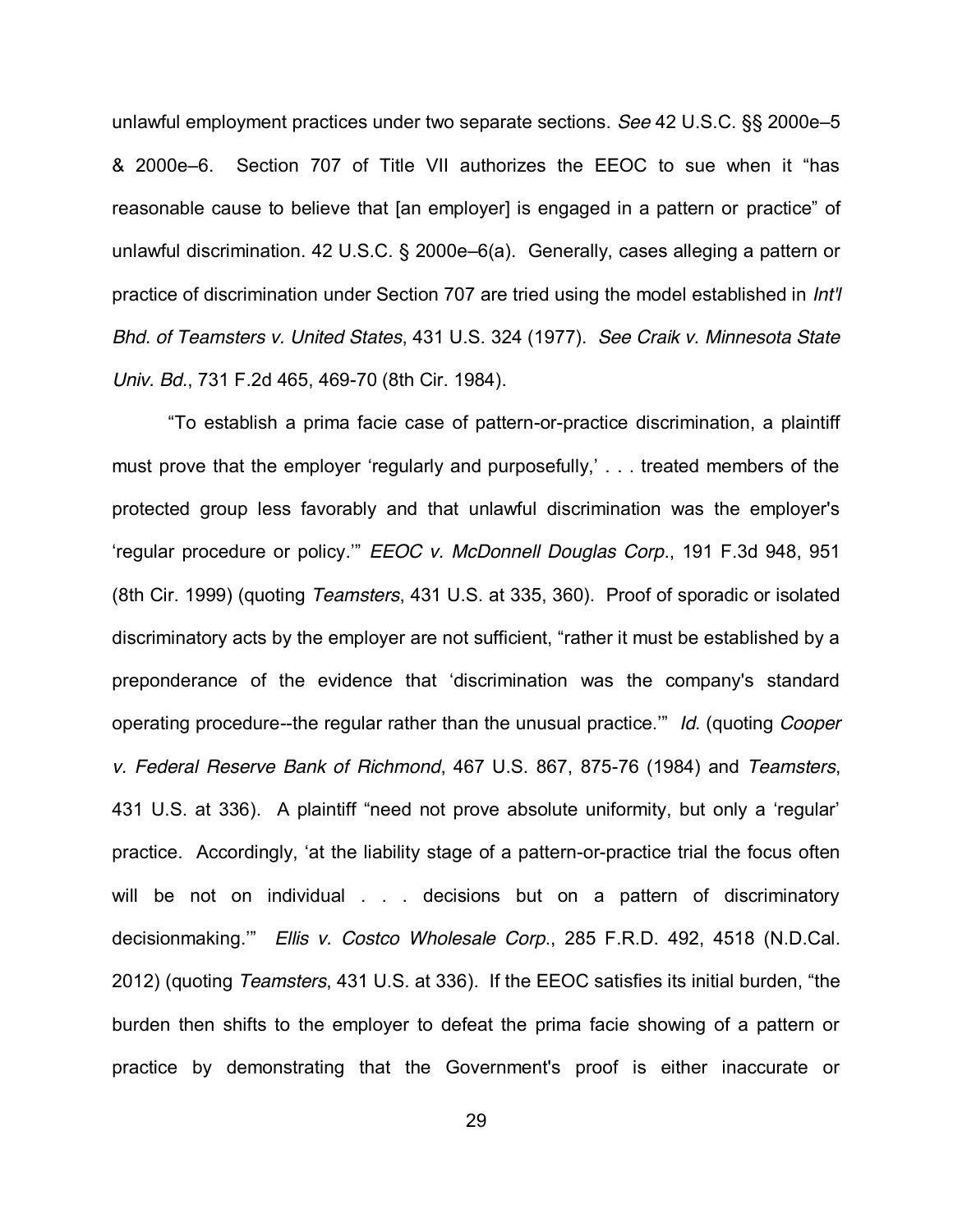insignificant." Teamsters, 431 U .S. at 360. "If an employer fails to rebut the inference that arises from the Government's prima facie case, a trial court may then conclude that a violation has occurred and determine the appropriate remedy." Id. at 361.

As noted above, the employee must demonstrate that an employer's practices resulted in unlawful discrimination. *Teamsters*, 431 U.S. at 336-40. The EEOC claims the alleged unlawful discrimination in this case is that JBS had a pattern or practice of failing to provide reasonable religious accommodation to Somali Muslim employees. Title VII makes it unlawful for an employer to "discharge any individual, or otherwise discriminate against any individual with respect to his ... terms, conditions, or privileges of employment, because of such individual's ... religion."  $42 \cup S.C.$   $\S$  2000e-2(a)(1). Title VII defines "religion" to include "all aspects of religious observance and practice," unless an employer "demonstrates that he is unable to reasonably accommodate ... an employee's ... religious observance or practice without undue hardship on the ... employer's business." 42 U.S.C. § 2000e(j). In sum, "Title VII requires an employer to reasonably accommodate the religious beliefs of its employees unless the employer can demonstrate that doing so would impose an undue hardship.´ *Harrell v. Donahue*, 638 F.3d 975, 979 (8th Cir. 2011) (citing 42 U.S.C. § 2000e(j)). To establish a prima facie case of religious discrimination for failure to accommodate, the employee must demonstrate that he or she (1) has a bona fide religious belief that conflicts with an employment requirement, (2) informed the employer of this belief, and (3) was disciplined for failing to comply with the conflicting requirement. *E.g., Jones v. TEK Indus., Inc*., 319 F.3d 355, 359 (8th Cir.2003); *Wilson v. U.S. W. Commc'ns*, 58 F.3d 1337, 1340 (8th Cir.1995).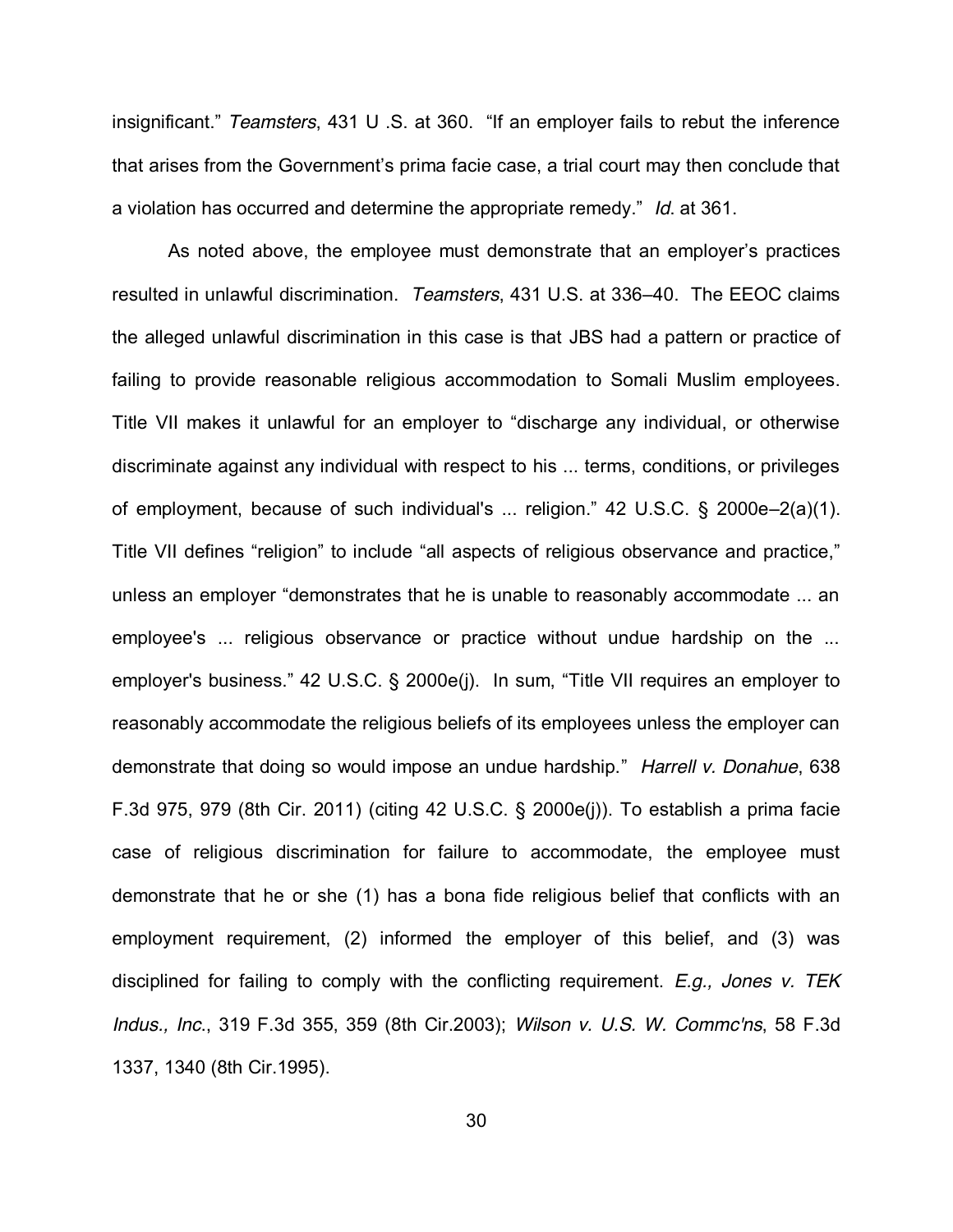In order to satisfy the first element of the prima facie case, the EEOC "must demonstrate both that the belief or practice is religious and that it is sincerely held." *EEOC v. Union Independiente de la Autoridad de Acueductos y Alcantarillados de Puerto Rico,* 279 F.3d 49, 56 (1st Cir. 2002) (citations omitted). Based on the evidence presented at trial, the Court concludes that the EEOC demonstrated that the plaintiffs' religious beliefs were at all times genuine and sincerely held.

The second element of a prima facie case of religious discrimination requires a plaintiff to set forth evidence showing that he or she informed the employer of the conflict between the religious beliefs and an employment requirement. *See Johnson v. Angelica Unif. Group, Inc.,* 762 F.2d 671, 673 (8th Cir.1985) (finding that the plaintiff "clearly did not satisfy the notice element of the prima facie requirements" where she did not notify her employer of her inability to work on Holy days until after she had missed twelve days of work). It is undisputed that JBS was aware of the Muslim employees' religious beliefs. While there is conflicting evidence about the consistency of the employees' beliefs, specifically the window in which the employees could pray, the EEOC has shown that Muslims working at the JBS plant in Grand Island in 2007 and 2008 informed JBS management about their religious requirements, specifically the need to complete their five daily prayers.

The final element of the prima facie case requires that the EEOC demonstrate that the employees suffered an adverse employment action for failing to comply with a conflicting employment requirement. *Jones*, 319 F.3d at 359. An employee satisfies this element by demonstrating that the employment requirement was the proximate cause of the employee's adverse employment action. See Sturgill v. United Parcel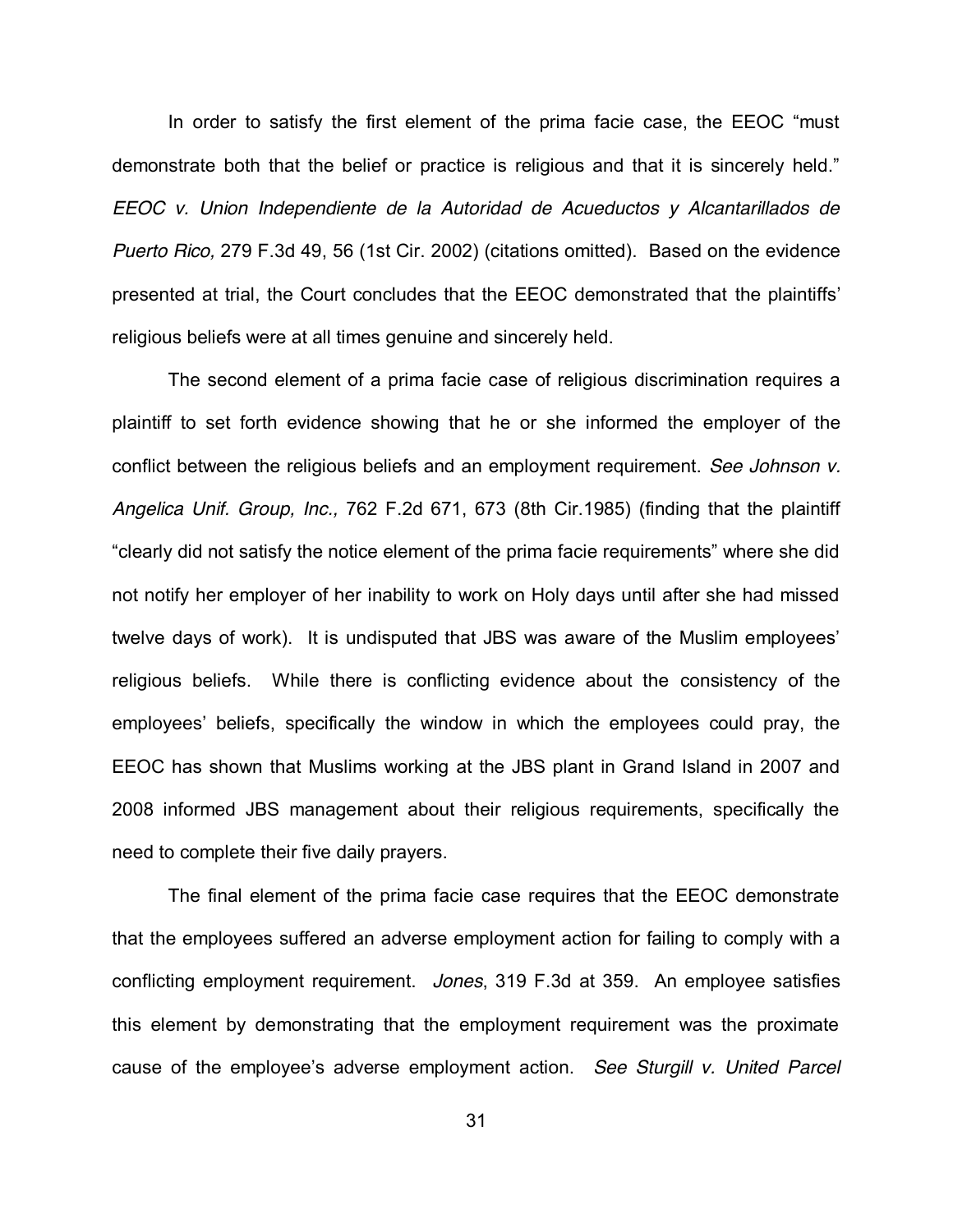*Serv., Inc.,* 512 F.3d 1024, 1034 (8th Cir. 2008); *see also Jones,* 319 F.3d at 359 (*prima facie* case established where employee shows his employment ended because he failed to comply with a "conflicting requirement of employment"). The EEOC has presented evidence that Muslim employees suffered adverse consequences because their religious tenets conflicted with employment requirements imposed by JBS, at least with respect to issues arising during Ramadan of 2008.<sup>5</sup> Accordingly, the Court concludes that the EEOC has presented sufficient evidence to shift the burden to JBS to prove one of its affirmative defenses.<sup>6</sup>

### **3. Defendant's Burden to Show Undue Hardship**

 $\overline{a}$ 

After the EEOC established its prima facie case, the burden shifted to JBS to show that it offered the Muslim employees a reasonable accommodation or could not do so without undue hardship. *See Harrell*, 638 F.3d at 979 (8th Cir. 2011) (citing *Brown v. Gen. Motors Corp. (Brown I),* 601 F.2d 956, 959–60 (8th Cir.1979); *accord, Peterson v. Hewlett±Packard Co.,* 358 F.3d 599, 606 (9th Cir.2004)). Whether a proposed religious accommodation results in undue hardship is decided on a case-by-case basis. *Harrell*, 638 F.3d at 979 (citing *Brown v. Polk Cnty. Iowa*, 61 F.3d 650, 654 (1995)).

An employer may demonstrate undue hardship in two ways. First, it may experience undue hardship if a religious accommodation creates more than a de

 $<sup>5</sup>$  The Court does not conclude as a matter of law that each of the individual plaintiffs suffered an</sup> adverse employment action proximately caused by JBS' employment requirements, and it need not do so at this time. The sole question is whether the EEOC has presented evidence of an adverse employment action sufficient to establish its prima facie case. The Court concludes, for the purposes of this phase of the case, that it has with respect to the incidents in Ramadan 2008.

 $<sup>6</sup>$  While the EEOC has met its initial prima facie case of failure to accommodate, the Court makes</sup> no finding on whether the EEOC has established a pattern or practice of doing so. Because the Court finds that JBS has proven its affirmative defense of undue hardship, the Court need not address the pattern or practice aspect of the EEOC's claims.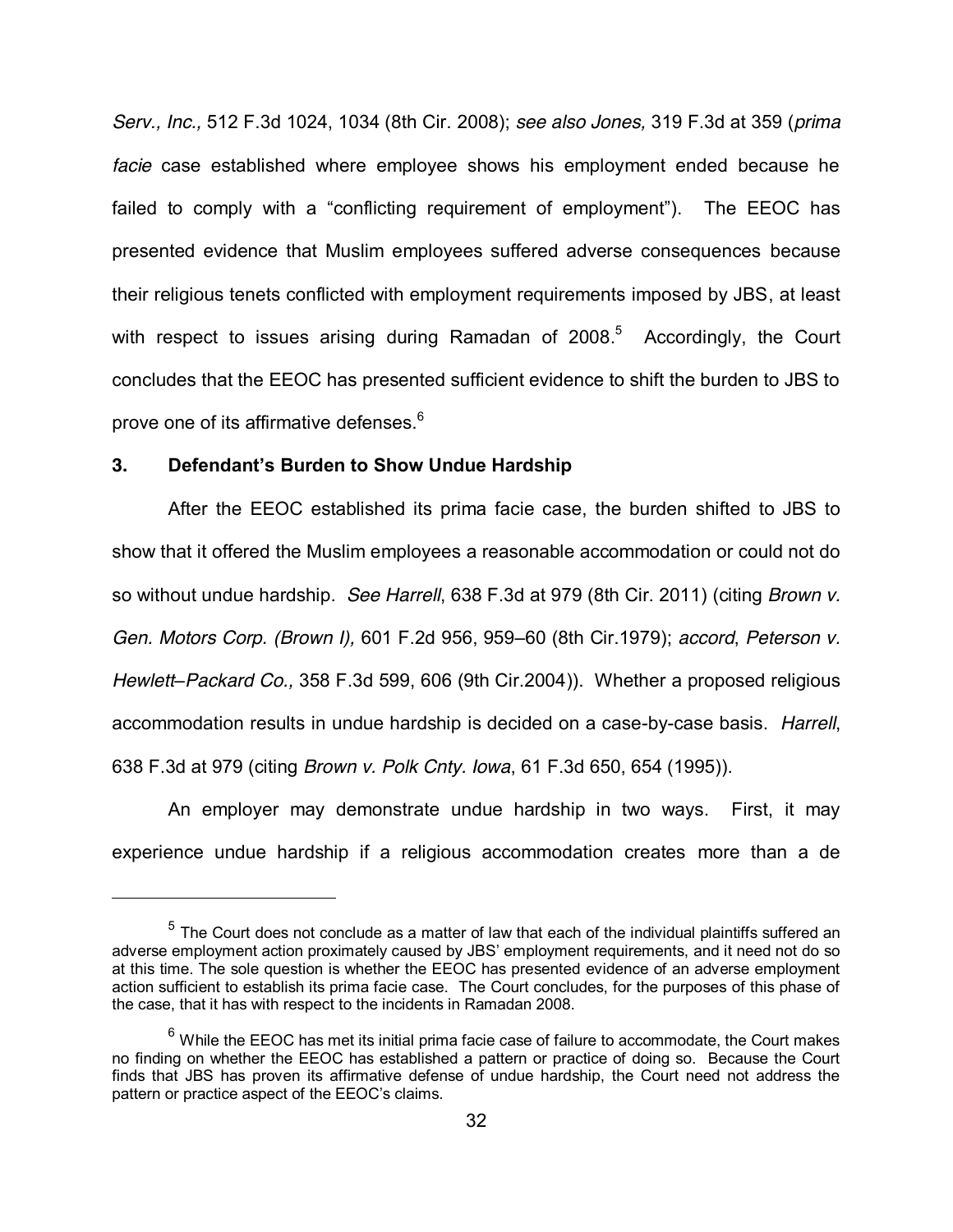minimis cost to the employer. *See Transworld Airlines, Inc. v. Hardison*, 432 U.S. 63, 84 (1977). For example, in *Transworld Airlines, Inc. v. Hardison*, the Supreme Court concluded that requiring an employer to pay additional costs to give one employee time off constituted an undue hardship. *Id*.; *see also Cloutier v. Costco Wholesale Corp*., 390 F.3d 126, 134 (1st Cir. 2004) (stating that cost to an employer may be economic, such as lost business or the need to hire additional workers, or it may be noneconomic).

Second, an employer may establish undue hardship by showing that providing a religious accommodation would have caused more than a de minimis imposition on coworkers. *See Transworld Airlines*, 432 U.S. at 80±81, 84 (1977) (finding that ignoring a seniority system would have "deprived [a coworker] of his contractual rights under [a] collective-bargaining agreement" and that "requir[ing] [an employer] to bear more than a de minimis cost . . . is an undue hardship"); *Harrell*, 638 F.3d at 980 (8th Cir. 2011) (noting that "an accommodation creates an undue hardship if it causes more than a de minimis impact on co-workers<sup>"</sup> (citing *Brown*, 61 F.3d at 655))). Although almost any religious accommodation will inevitably cause some differences in treatment among employees, "if accommodating an employee's religious beliefs also causes a 'real' and  $\alpha$  actual' imposition on co-workers,  $\ldots$ . Title VII does not require an employer to make such an accommodation." Harrell, 638 F.3d at 980 (citing *Trans World Airlines*, 432 U.S. at 81 (1977); *Brown I*, 601 F.2d at 961).

In this case, the parties agreed that the proposed accommodations to the Muslim prayer requests were for JBS to (1) "allow Muslim employees to take unscheduled breaks to pray; and/or" (2) "move the meal break during the remainder of Ramadan 2008 (from September 18 through September 30, 2008) to a time that coincided closely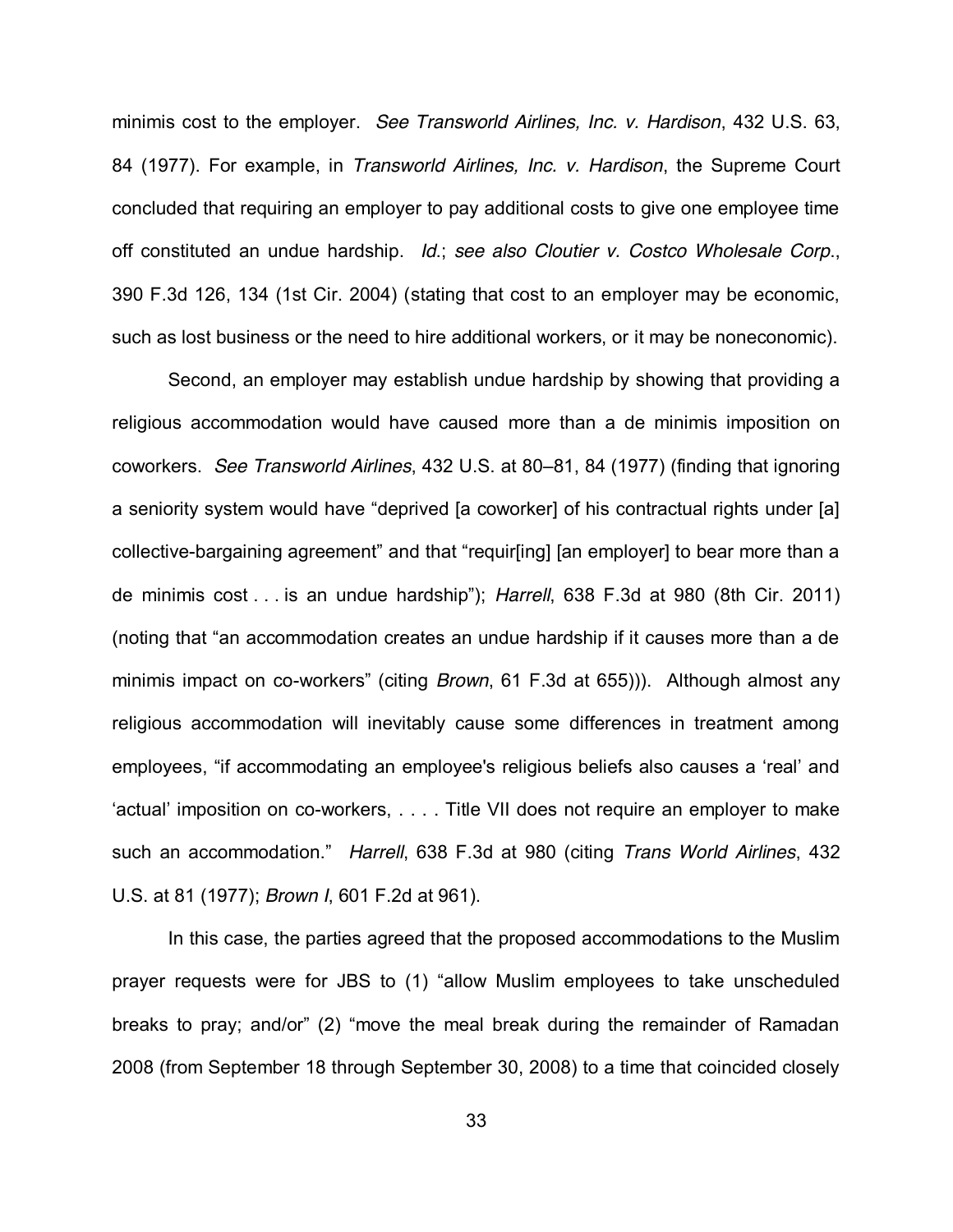with such employees' sunset prayer time." (Order on Final Pretrial Conference for Phase I (Filing No. 479 at 4-5.) The Court concludes that JBS has demonstrated that either accommodation would have resulted in undue hardship.

### *a. Unscheduled Prayer Breaks*

The first proposed religious accommodation for Muslim employees was for JBS to allow Muslim employees to take unscheduled prayer breaks. JBS would have been required to accommodate these requests within relatively small windows of time. Specifically, Muslim representatives told JBS that the Muslim employees "have to pray within 10 minutes of sunset and at the most 15 minutes after sunset." (Tr. 316:16-21, 329:22-330:1, 334:6-15 (Sydow); 452:15-21 (Chmelka); Ex. 16 at 1.) JBS responded that it could not relieve 200 employees within a 10-minute window because of safety and quality concerns created by such an accommodation. (Tr. 314:5-8, 337:21-339:24 (Sydow);  $451:15-452:11$  (Chmelka); Ex. 16 at 2.) In sum, based on the parties' understanding in 2008, unscheduled prayer breaks for Muslim employees would have required extra breaks on a daily basis for hundreds of employees within a small window of time. The evidence demonstrates that this accommodation would have imposed more than a de minimis burden on JBS, as well as on co-workers.

### *i. Greater than De Minimis Cost to JBS*

 $\overline{a}$ 

Unscheduled prayer breaks within the parameters requested by Muslim employees caused more than a de minimis cost to JBS in several ways. For example, the evidence<sup>7</sup> demonstrated that extra employee breaks could have an adverse effect

 $7$  The undersigned found the JBS management witnesses to be knowledgeable in their fields, and very credible in their testimony.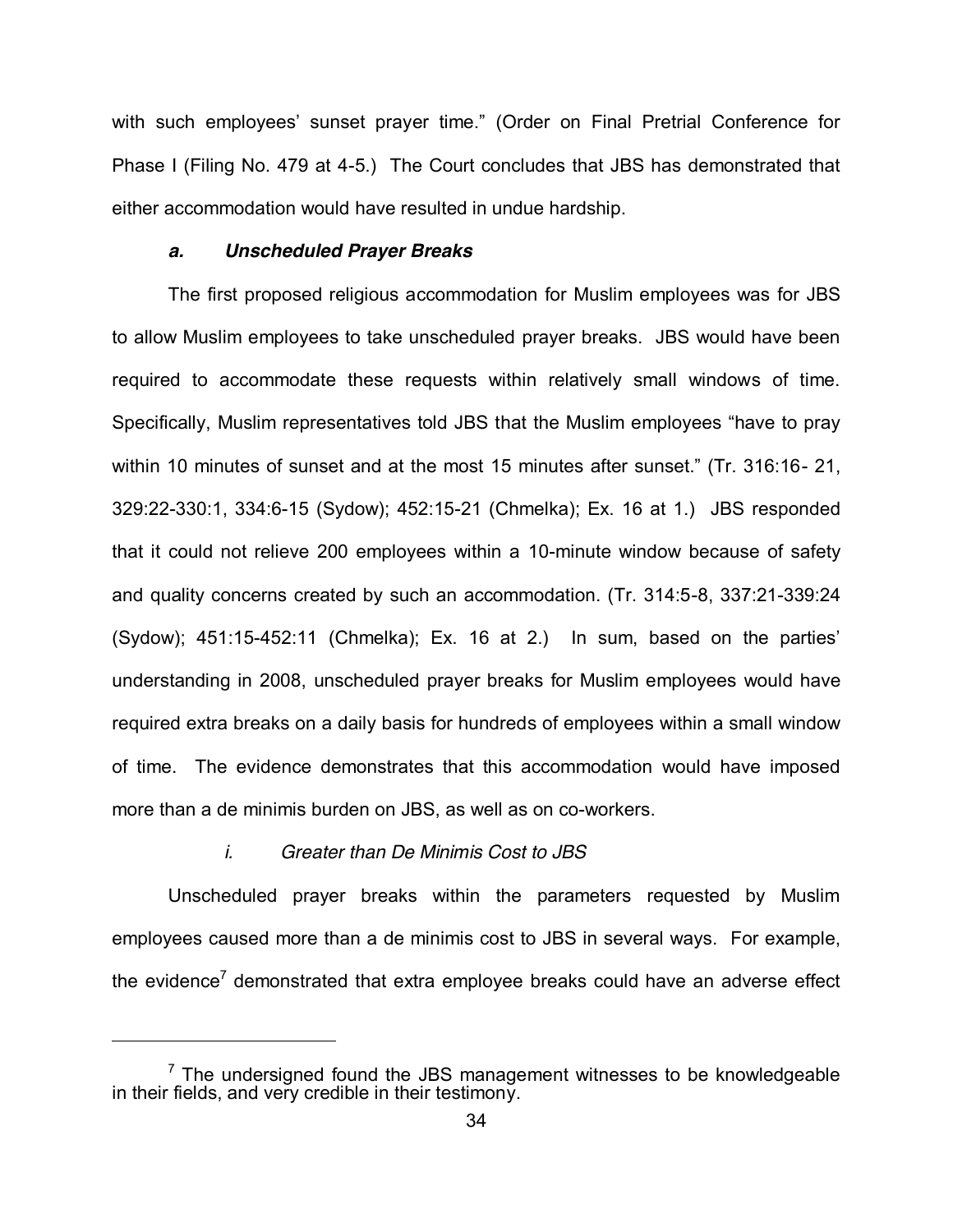on food safety. Safety concerns are "highly relevant in determining whether a proposed accommodation would produce an undue hardship on the employer's business." EEOC *v. Kelly Servs., Inc.*, 598 F.3d 1022, 1033 n. 9 (8th Cir. 2010) (*Draper v. U.S. Pipe & Foundry Co.,* 527 F.2d 515, 521 (6th Cir.1975)). Testimony established that if the slaughter and fabrication lines were *not* stopped or slowed to accommodate absent workers, remaining workers on the lines would need to work at dangerous speeds. For example, a slaughter employee trying to cover for an absent coworker might be rushed and unable to keep up with required rotation of sterilized knives between carcasses. (Tr. 260:11-24 (Helzer).) That could result in cross-contamination, affecting safety of the product. If a line *were* stopped or slowed, raw meat might be exposed to air and bacteria for a prolonged time, increasing the risk of contamination or adulteration of the product. The evidence demonstrated that such safety and quality concerns would be particularly elevated if JBS were to attempt to allow up to 200 employees to take unscheduled breaks within a short window of time. If increased speed were demanded of employees, their personal safety would also be jeopardized, because employees at the Plant work with heavy, dangerous product and equipment

JBS also demonstrated that unscheduled breaks have a negative impact on operational efficiency. Because employees must cover for absent coworkers, they must work more quickly and may not be able to trim product to meet specifications or yield standards. In the event that such standards are not met, JBS could be required to incur overtime expenses and/or risk customer dissatisfaction. (Tr. 261:19-262:3 (Helzer).)

Finally, JBS demonstrated that the costs associated with such extra breaks would have a direct financial impact on JBS. Testimony showed that one prayer break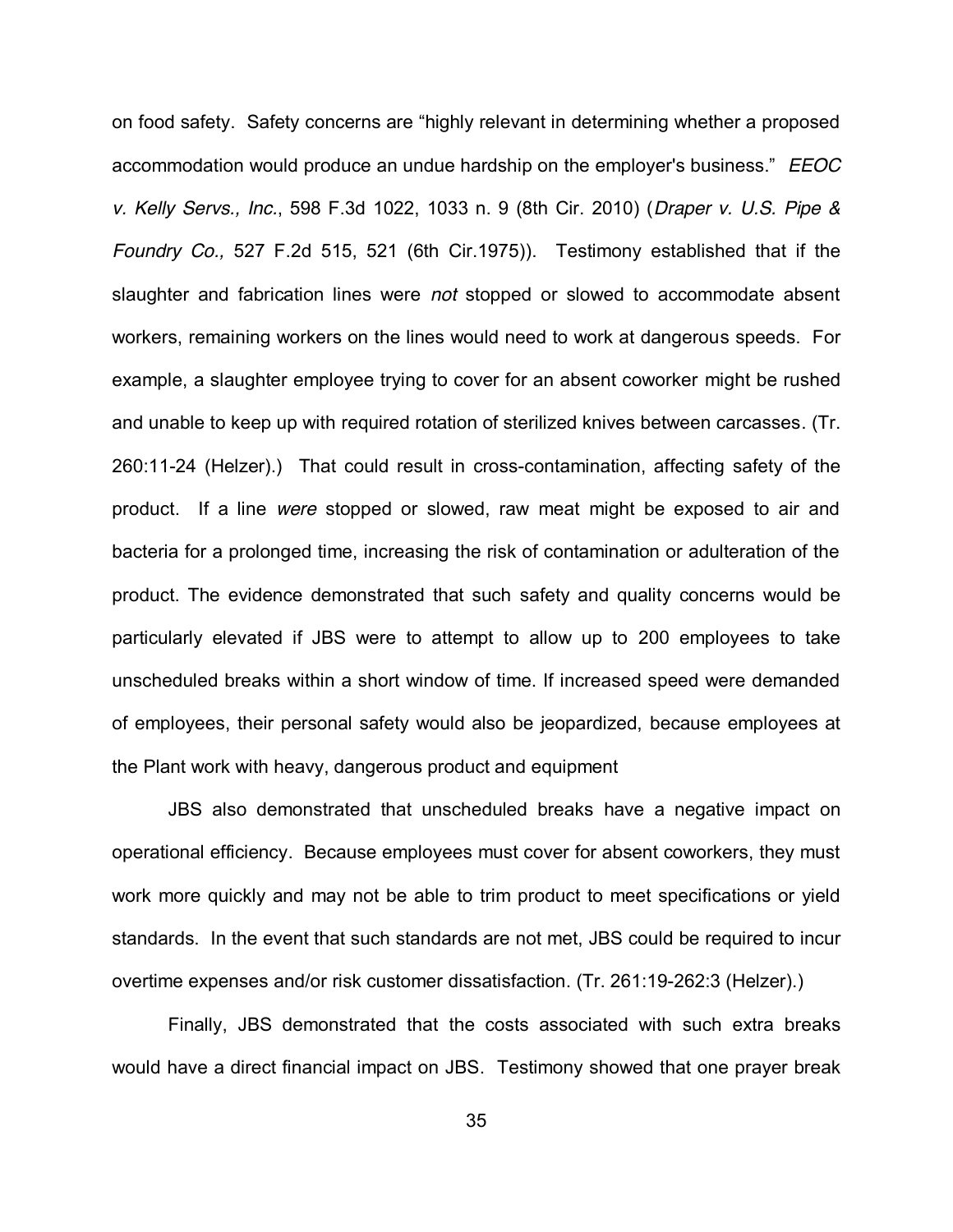would result in the equivalent of at least an additional 10-minute break. (*See e.g.* Tr. 160:7-11 (Schult).) JBS calculated that such downtime would cost the Plant, in labor alone, \$100 per minute on the slaughter side, and \$225 per minute on the fabrication side. (Tr. 181:23-182:8 (Schult); 258:11-15 (Helzer); 408:13-409:9 (Sydow); Trial Ex. 306.) JBS calculated the average cost of a 10-minute break at \$18,180 per day per plant. (Tr. 187:21-188:12 (Schult); Ex. 316.) JBS took specific measures to minimize downtime to save money, and routinely coordinated breaks with grade changes or equipment malfunctions. (Tr. 212:16-18, 224:2-16 (Helzer); 293:20-22 (Sydow).) It is reasonable to conclude, based on the testimony presented, that extra breaks for prayers, within the parameters requested by the Muslim workers, would have created a substantial financial burden on JBS by slowing the production chain and creating or simulating downtime.

Accordingly, JBS demonstrated that attempts to accommodate the Muslim employees' demands would have resulted in food safety and employee safety concerns, and would have impaired JBS's operational efficiency and caused JBS to incur additional expenses.<sup>8</sup>

 $\overline{a}$ 

 $8$  The EEOC argues that JBS should be precluded from asserting undue hardship because JBS later adopted a policy allowing employees to request extra breaks for prayer, and allowing them to be released from the production lines in the order of their requests, as operations permitted. The Court does not consider JBS's subsequent actions in its analysis. See Rehrs v. lams Co., 486 F.3d 353, 358 (8th Cir. 2007) (in disability discrimination case, an employer does not concede that an accommodation is reasonable or nonburdensome by voluntarily adopting it, and to hold otherwise would punish employers for doing more than the law requires); *Wood v. Green*, 323 F.3d 1309, 1314 (11th Cir. 2003) (in ADA failure-to-accommodate case, employer's willingness to grant plaintiff prior indefinite leaves of absence did not make a future indefinite leave of absence reasonable because "prior accommodations do not make an accommodation reasonable.")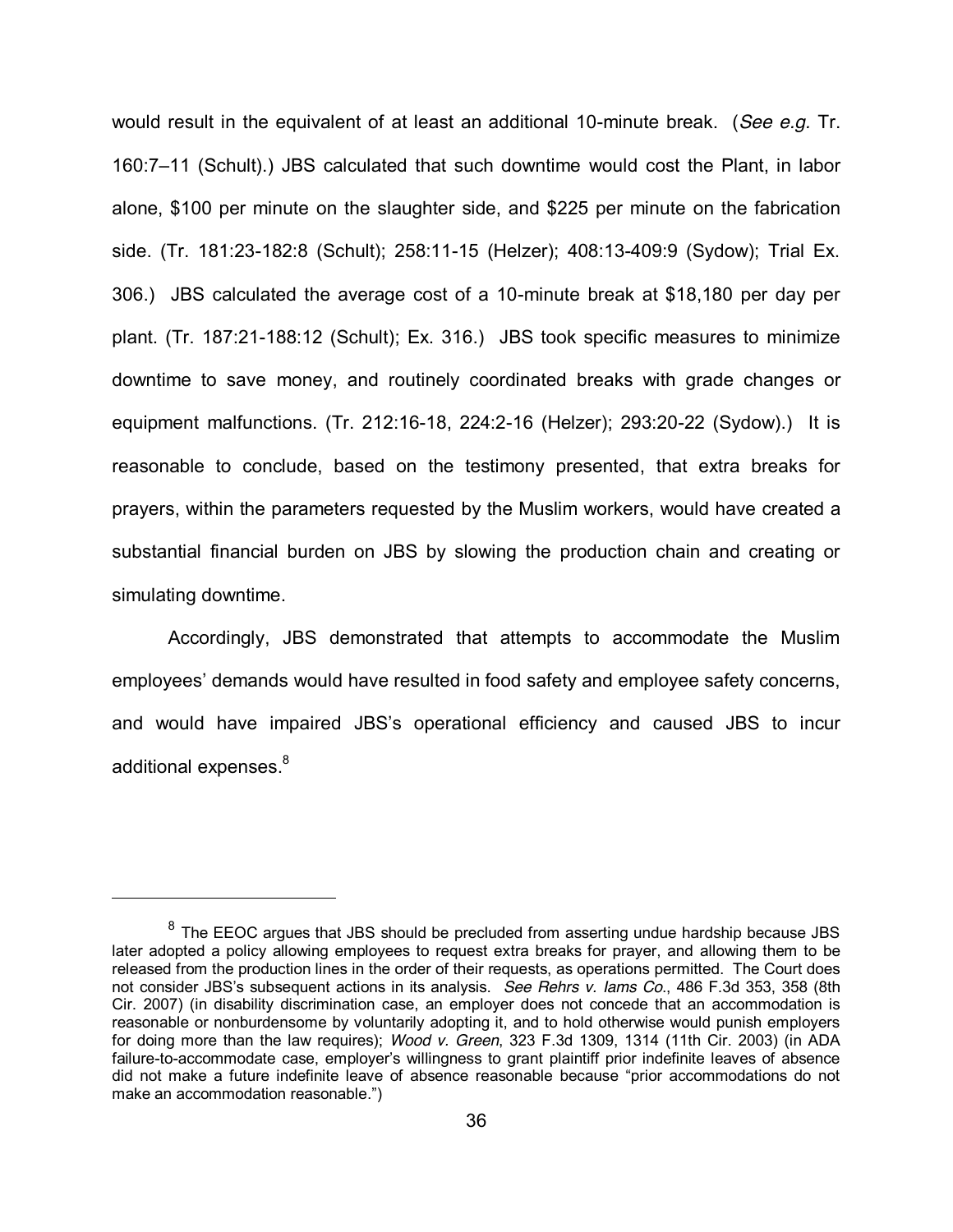#### *ii. Greater Than De Minimis Burden on Coworkers*

The evidence demonstrates that unscheduled breaks in the manner proposed by the Muslim employees also would have imposed more than a de minimis burden on non-Muslim co-workers. Such unscheduled breaks would have required a supervisor, lead worker, trainer, or coworker to fill in for the employee leaving the line. The substitute, therefore, would not be performing his or her own job while covering for the absent employee. (Tr. 193:24-194:10 (Schult); 227:6-14 (Helzer); 319:10-18, 390:1-6, 398:12-399:3 (Sydow); 565:16-567:24, 570:4-16, 576:21-577:5 (Prado); 842:12-24, 843:9-844:13 (Ibrahim); 919:18-920:1, 921:6-13, 922:11-13 (Abdi); 1023:2-7, 1072:21- 1073:18 (Naima Mohamed); 1159:4-9, 1173:20-25 (Ali); Ex. 4 at 9.) Non-Muslim employees would be required to work harder, under rigorous or potentially dangerous conditions, in part because they did not share their co-workers' religious beliefs. *See e.g. Harrell*, 638 F.3d at 981 (concluding that providing a postal worker with Saturdays off would have burdened his coworkers with more weekend work, in part because they did not share the same religious beliefs); *EEOC v. Firestone Fibers & Textiles Co*., 515 F.3d 307, 317 (4th Cir. 2008) (stating that an employer is not required to provide an accommodation if doing so would directly and personally impose on other workers); *Bhatia v. Chevron U.S.A*., 734 F.2d 1382, 1384 (9th Cir. 1984) (finding that there would be a greater than de minimis impact on coworkers if they were required to complete another worker's share of potentially dangerous work).

Testimony also demonstrated that extra breaks could have a negative impact on employee morale. Co-workers would be likely to conclude that they were forced to work harder and faster to cover for the Muslims taking extra breaks. *See Firestone*, 515 F.3d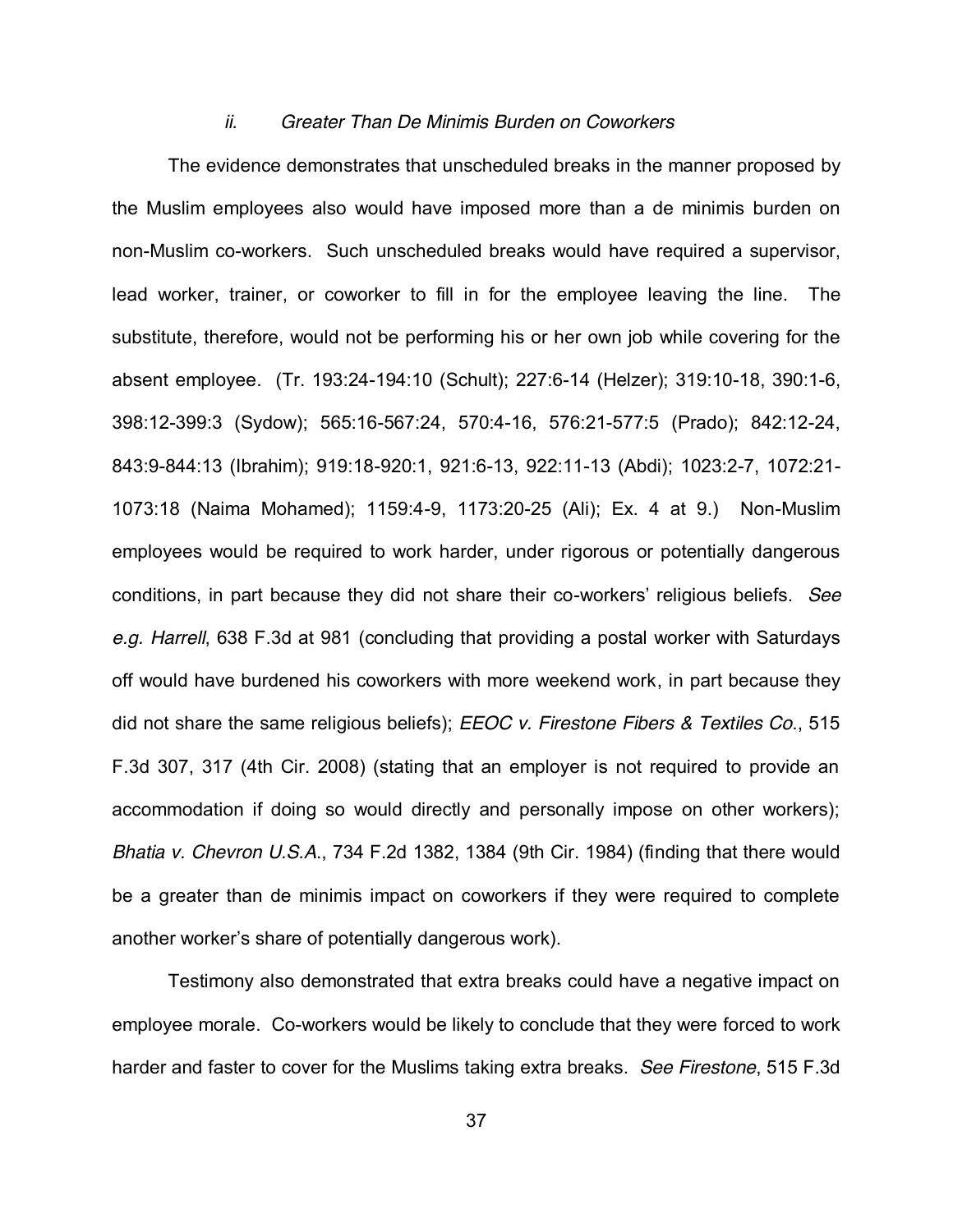at 318 (stating that "feelings of unequal treatment . . . can cause real problems in the workforce," and "it was permissible for [the employer] to consider the rights and perceptions of fairness of other employees when determining whether to provide such an accommodation."); *Brener v. Diagnostic Ctr. Hosp.*, 671 F.2d 141, 147 (5th Cir. 1982) (concluding that disruption of work routines and a lowering of morale constitutes an undue hardship). Accordingly, the evidence demonstrated that unscheduled breaks in the manner requested by Muslim employees resulted in a greater than de minimis burden on other employees.

#### *b. Mass Meal Break to Accommodate the Maghrib Prayer*

The second proposed accommodation was to move the designated meal break during Ramadan 2008 to a time that coincided closely with the sunset prayer time. JBS officials attempted to accommodate this request by moving the B-shift meal break to coincide with the Maghrib prayer during Ramadan 2008. Specifically, Muslim employees and JBS reached an agreement that for the remainder of Ramadan, the Bshift meal break would be a mass break at 7:45 p.m., rather than the usual rolling meal break. The B shift also was to be shortened by 15 minutes to  $7\frac{3}{4}$  hours.

### *i. Greater than De Minimis Cost to JBS*

This proposal created several problems. For example, on the slaughter floor, a carcass could remain on the kill floor for up to 45 minutes. If it remained on the kill floor longer than 45 minutes, it had to be classified as "distressed cattle," and would lose about half its value. Testimony established that in a 30-minute mass break, approximately 50-60 head of cattle would be classified as distressed cattle, with consequential financial loss. (Tr. 259:20-260:10, 267:8-23 (Helzer).) On the fabrication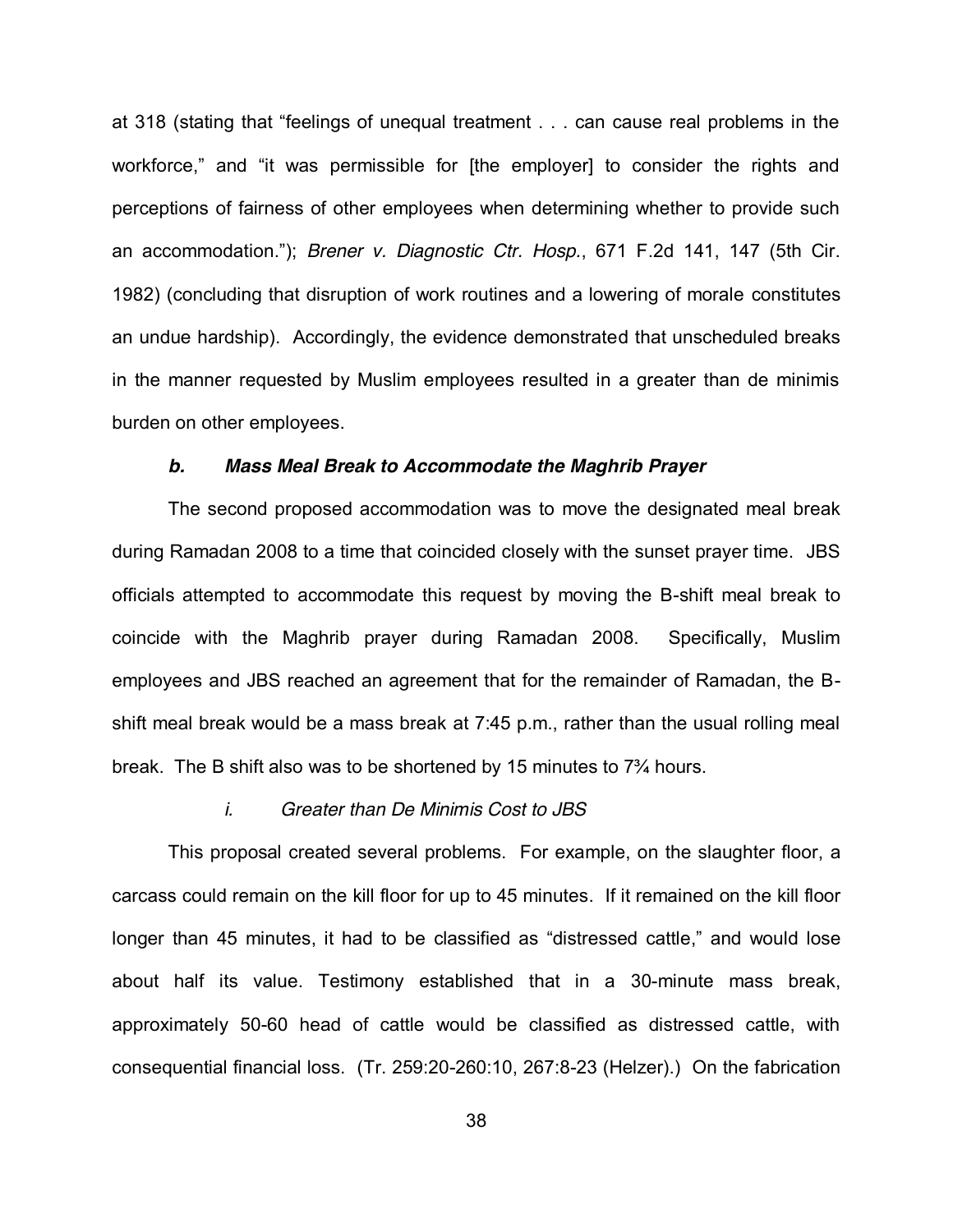floor, a mass break would result in meat being left out on the tables for up to 30 minutes, allowing prolonged exposure to bacteria. In contrast, during a normal rolling meal break, tables were cleaned and sanitized, because they were empty of product. A mass break, like the Muslims' proposed accommodation, would not have permitted such clean-up. These circumstances demonstrate that the Muslims' proposed mass meal break would have imposed more than a de minimis burden on JBS, resulting in undue hardship.

### *ii. Greater Than De Minimis Burden on Coworkers*

The proposed mass meal break also would have resulted in more than a de minimis burden on non-Muslim employees. Though mass breaks at the Plant occasionally occurred due to equipment malfunctions, such breaks were unpopular with employees because locker rooms, restrooms and cafeteria facilities were not large enough to accommodate such a large influx of employees. When break times were adjusted to accommodate prayer, non-Muslim employees were also upset that their work periods between breaks were uneven. Because work at the Plant is heavy, tiring, and takes place in very cold conditions, breaks at uniform periods of time were especially important. (Tr. 249:23-250:2 (Helzer).) When JBS decided to shorten the B shift to keep the last period of the work day the same length as the other work periods, the non-Muslim employees were also upset and angry, because their work day was being shortened, and they would receive less pay. The evidence demonstrated that the non-Muslim employees walked off the job in protest, and JBS was forced to cancel Bshift operations because there were not enough employees present to operate.